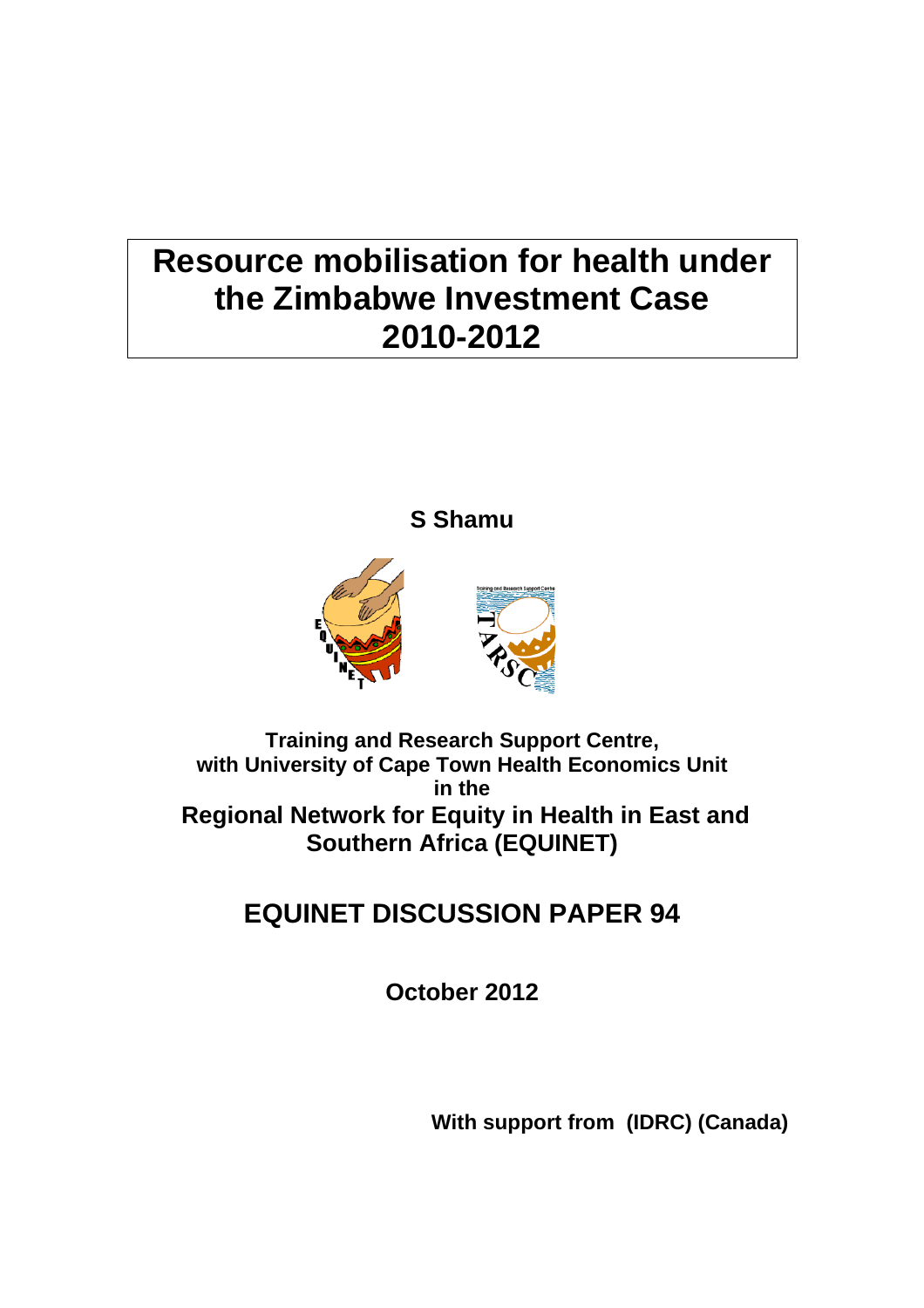## **Table of contents**

|                | 1. Introduction                                      | 3 |
|----------------|------------------------------------------------------|---|
| 2.             |                                                      |   |
| 3.             |                                                      |   |
| $\overline{4}$ | 4.1<br>4.2                                           |   |
| 5.             | 5.1<br>5.2<br>5.3<br>5.4<br>5.5<br>5.6<br>5.7<br>5.8 |   |
| 6.             |                                                      |   |
| $\overline{7}$ |                                                      |   |
| 8              |                                                      |   |
|                |                                                      |   |

Cite as: Shamu S (2012) 'Resource Mobilisation for Health under the Zimbabwe Investment Case 2010-2012,' EQUINET Discussion Paper Series 94. Training and Research Support Centre, EQUINET: Harare.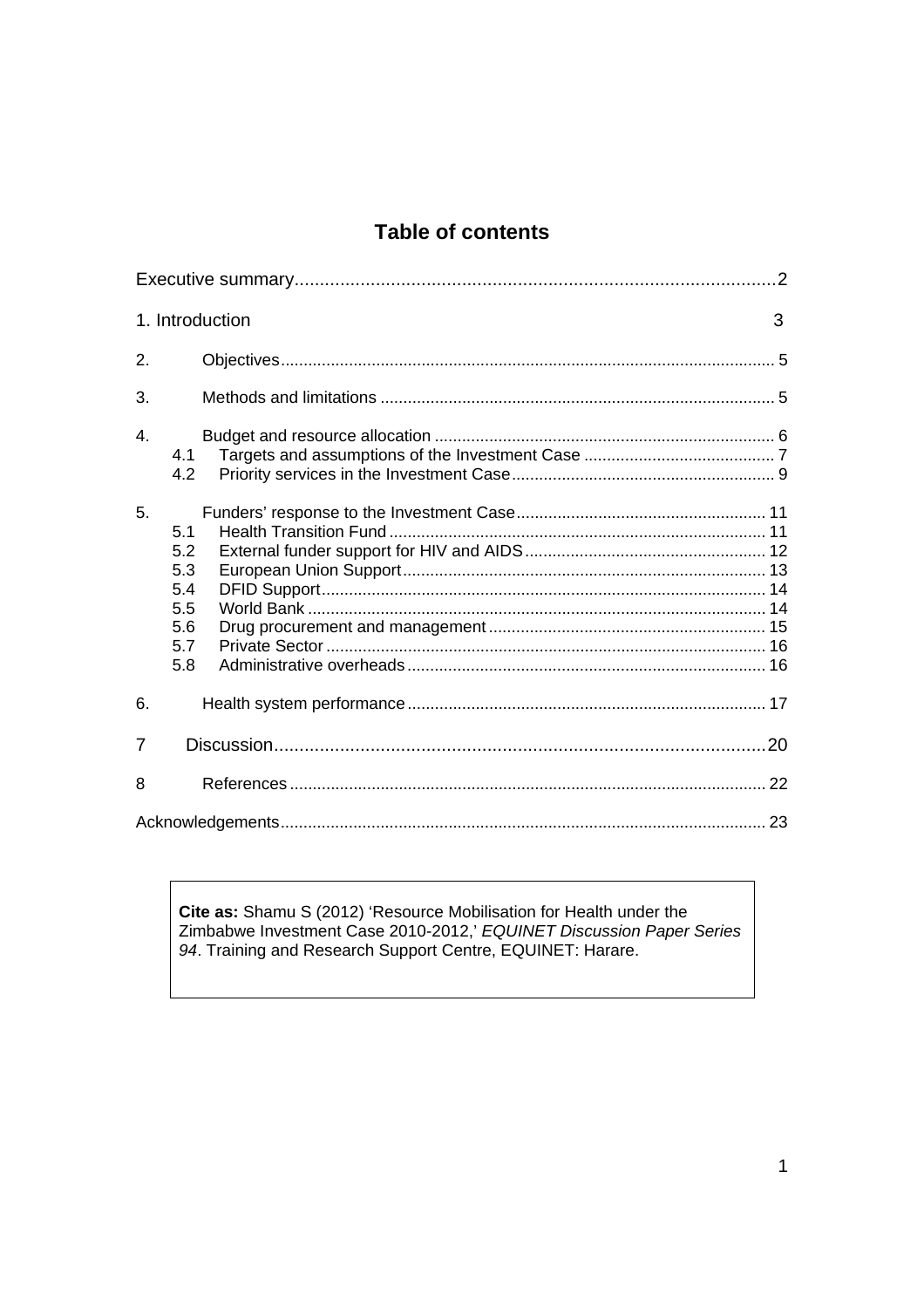### **Executive summary**

Following a decade of economic crisis in Zimbabwe, and given the limited resources available to resuscitate the health sector, the 2009 Government of National Unity developed a Health Sector Investment Case to support the revival of the country's health system. The Investment Case, which was launched in October 2010, was an effort by the Ministry of Health and Child Welfare (MoHCW) to mobilise US\$700 million from its partners to fund priority areas of health sector delivery for three years from 2010-2012. Money raised from this effort was meant to scale up interventions in priority areas over and above what would be financed from the traditional budget.

This review was implemented through Training and Research Support Centre (TARSC), with mentoring from the University of Cape Town Health Economics Unit as part of its work on health financing in the Regional Network for Equity in Health in East and Southern Africa (EQUINET). The review assesses the resource mobilisation and allocation performance and challenges faced by the MoHCW in meeting the target set out in its Investment Case. As the Investment Case was meant to complement the annual government budget and resource mobilisation efforts by other players, the review took these resources into account in assessing the level and direction of funding.

The review specifically looked at the response from funders of the health sector to the Investment Case, in terms of what resources were raised and the successes and challenges associated with raising the intended resources. It assesses the resources raised and some of the health outputs from these resources. The study included interviews with key informants in the Ministry, review of policy documents and analysis of financial data from government and external funders.

A few funders responded either directly or indirectly to the request for funds for the Investment Case. For instance, the Health Transition Fund (HTF) launched a comprehensive programme worth US\$436 million to support the health system to deliver services, focusing on: maternal and child health (provided free of cost), medical products, vaccines and technologies, health workers and support to health policy, and planning and financing. The European Union provided US\$5.2 million to the HTF basket fund, and the United Kingdom, through the Department for International Development (DFID), provided more than US\$80 million. HIV and AIDS received US\$256 million for 2010-2011, although these funds were not a direct response to the Investment Case.

It was, however, difficult to quantify the actual amount of funds that flowed into the country's health sector because of the diverse channels through which funds flowed and were used. It was thus possible that some health sector funds were not accounted for or were counted twice

The continued polarised political environment, suspicion of public funding channels and lack of human resource capacity led most external funders to channel their funds off budget. If the funds had gone through the normal national budget support framework, it would have been easier to quantify and associate funding with achievements against targets set. Equally, overheads for funding that went to external funders may have been more available for strengthening management capacities within the state. Private sector and household contributions to the Investment Case also remain largely unaccounted for because of the lack of information on their activities.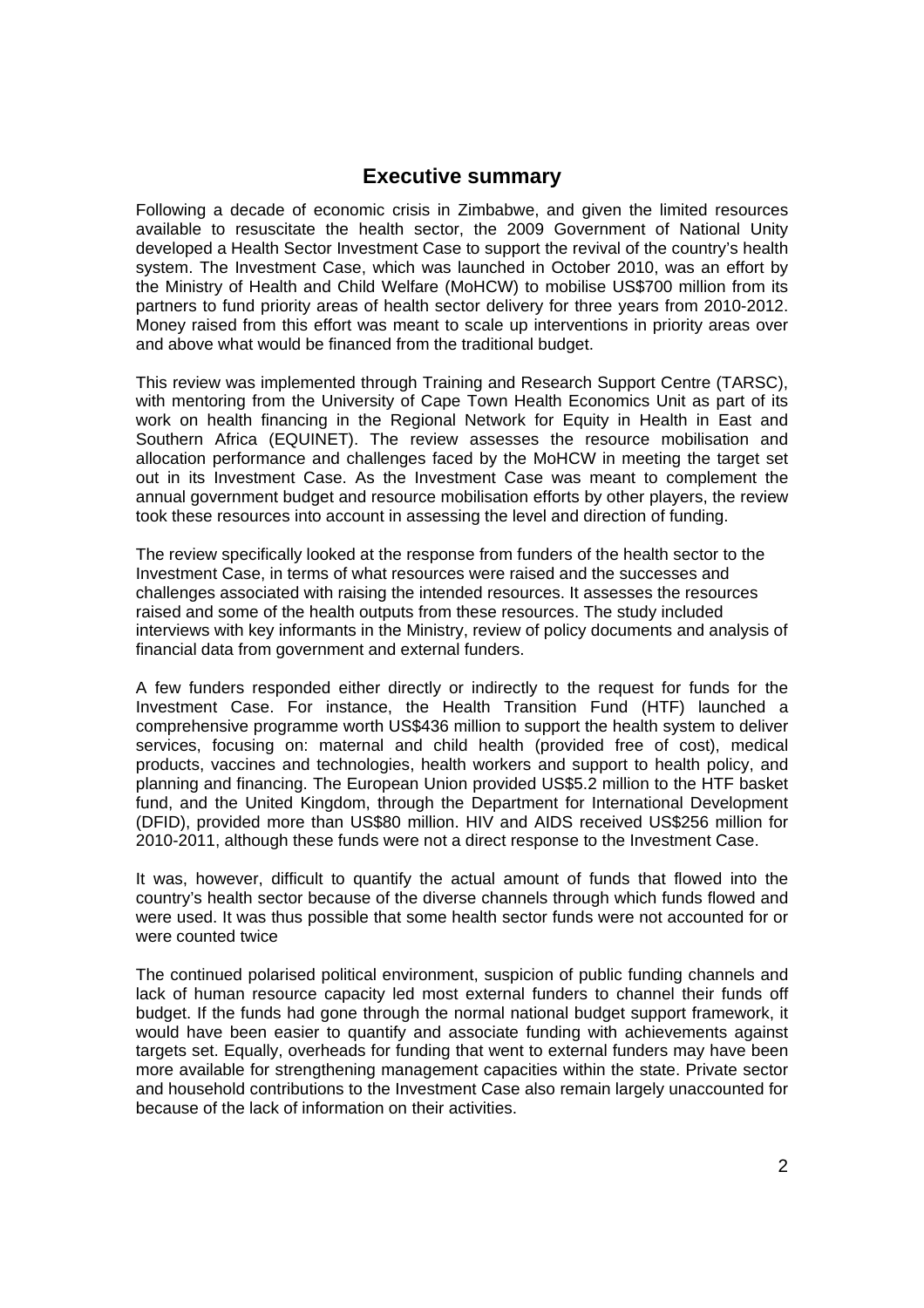Apart from the Health Transition Fund, which explicitly stated that it was a response to the Investment Case, other external funders bringing resources into the health sector were not as clearly tied to the Investment Case. Further, the national health budget, while complementary to Investment Case resources, did not in the period appear to follow the Investment Case in terms of resource allocation to the targets and goals set out in the document.

The impact of the Investment Case was possibly weakened because it did not set any mechanism for raising and spending resources, did not stipulate how it was going to operationalise the resource mobilisation effort, nor how it was going to track and account for the resources. It had neither a secretariat nor a management committee to implement and oversee the mobilisation effort. This obstacle to resource mobilisation was somewhat remedied later through the formation of the Health Transition Fund, a pooled public sector fund. The Fund has a steering committee, management structure and secretariat and also monitors resource flows and health service outcomes in its four strategic areas (maternal nutrition and child health, commodities, human resources for health and policy and planning).

Improvements were found in service outputs and coverage in 2009-2011. These improvements could not be attributed directly to the resources raised in the Investment Case, given the difficulties in distinguishing between it and other funder and private contributions to health outcomes. Nevertheless, these improved outcomes were associated with overall improvements in resources flowing to the sector.

It would appear that the Investment Case was used to highlight the gaps and ambitions of the MoHCW in terms of financial needs and coverage targets. While it provided an indication of resource needs, the absence of a clear plan for its implementation and a mechanism for pooling, managing, allocating and accounting for the resources possibly weakened its impact.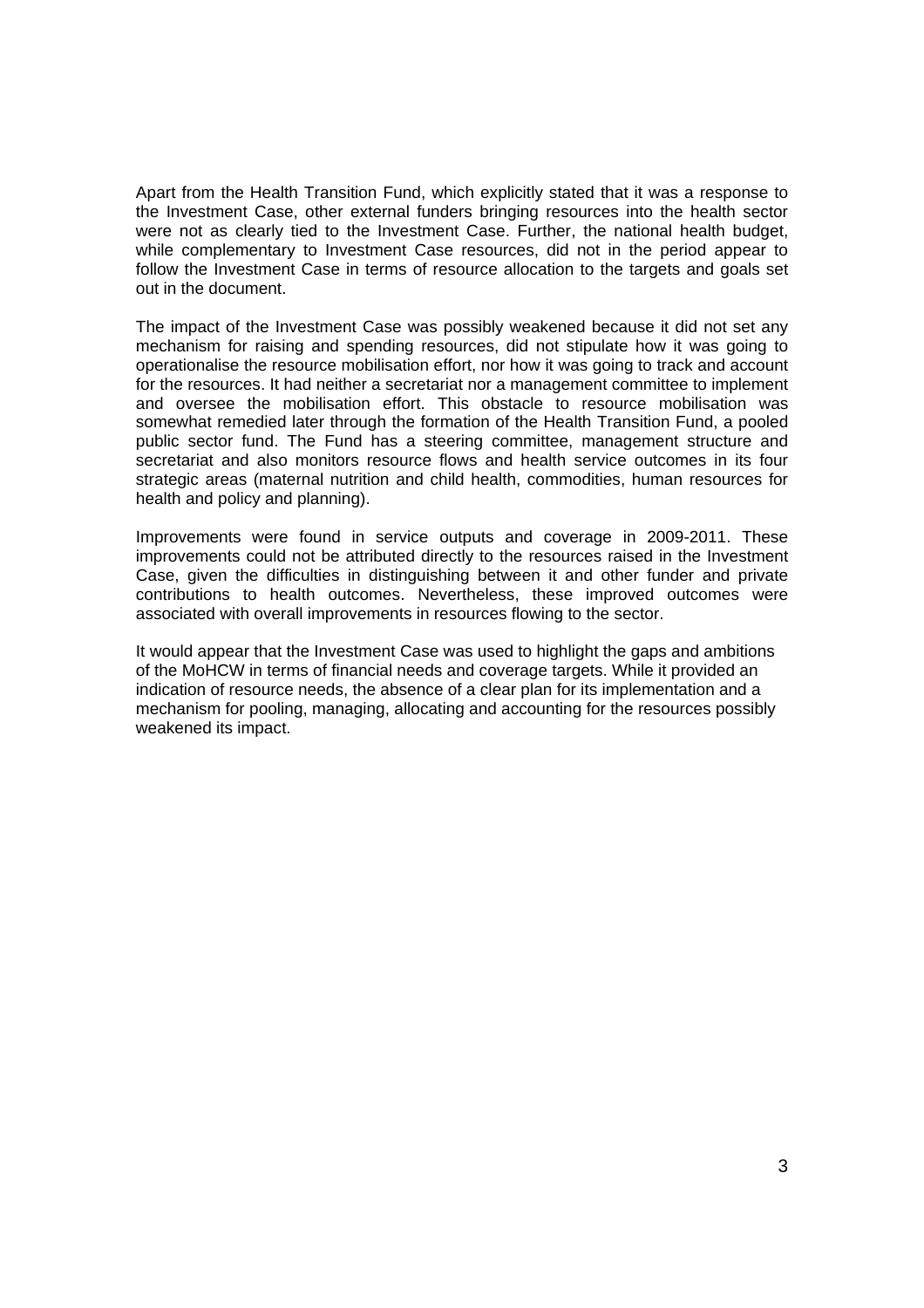### **1. Introduction**

Zimbabwe experienced a fiscal crisis and decline in economic activity in all sectors of the economy post 2000. Hyperinflation, company closures and unemployment all made resource mobilisation difficult for government as a whole, let alone for the health sector. However, the introduction of a multicurrency system (using US dollars and South African Rands) in 2009 brought some economic confidence and predictability. The positive economic growth experienced since 2009 provides a more positive context for the resuscitation of the health sector.

There are various signs of improving economic performance. The real Gross Domestic Product (GDP) in Zimbabwe grew from 6% in 2009 to 9% in 2010. Off-budget donor grants accounted for 8.6% of GDP in 2010 (IMF, 2011). Year-on-year inflation stabilised after 2009 at around 4.5%. The country's industrial capacity utilisation grew from 10% in 2008 to an average of 50% in 2010 (Ministry of Finance, 2011). The removal of price and exchange rate distortions in both the labour and goods market supported a growth in household disposable incomes. With the growth in capacity utilisation and increased employment, the country's revenue mobilisation capacity increased from less than 10% in 2008 to 29% of GDP by 2010 (IMF, 2011). The traditional revenue categories such as taxes on income and profits improved, although Value Added Tax (VAT) and Pay As You Earn (PAYE) remain the most important contributors to domestic revenue in the country. High unemployment levels (above 70%) and low terms of domestic trade, however, have resulted in a very thin PAYE tax base, whose contribution is not sufficient to cover revenue for government obligations.

While the fiscal discipline brought about by the cash budgeting system introduced in 2009 led to economic stabilisation, it also restricted government's fiscal space, making it difficult to resource critical social sectors such as health and education. The absence of deficit financing for central government activities coupled with an unsustainable external debt (US\$8.823 billion or 118% of GDP by end 2010) has made it difficult for the country to borrow from the international community to fund health and education sectors. Hence, in 2011 the MoHCW only accessed 57.5% of the estimated US\$256 million set in the 2011 budget allocation (Ministry of Finance, 2012).

The civil service wage bill of 17.3% of GDP is double the sub-Saharan Africa average of 7.6% due mainly to low overall revenue rather than real wage levels, and is 59% of government budget, compared with a sub-Saharan average of 18.4% (IMF, 2011). Capital expenditures are below 20% of total government expenditure, leading to underinvestment in the economy. While this pattern reflects an imbalance between recurrent and capital expenditure, real wages are very low compared to regional counterparts. There are also high wage differentials (100:1) between top executives and lowest paid workers (TARSC, MoHCW, 2011) and a high level of brain drain. To curb the brain drain, international partners such as the UK Department for International Development (DFID) through the Crown Agency; and Global Fund for AIDS Tuberculosis and Malaria (GFATM) have assisted government in paying retention allowances to health sector personnel.

Faced with the under performance of the health system, lack of financing and deterioration in health indicators *(Table 1*), the 2009 Government of National Unity prepared a Health Sector Investment Case to revive the country's health system. The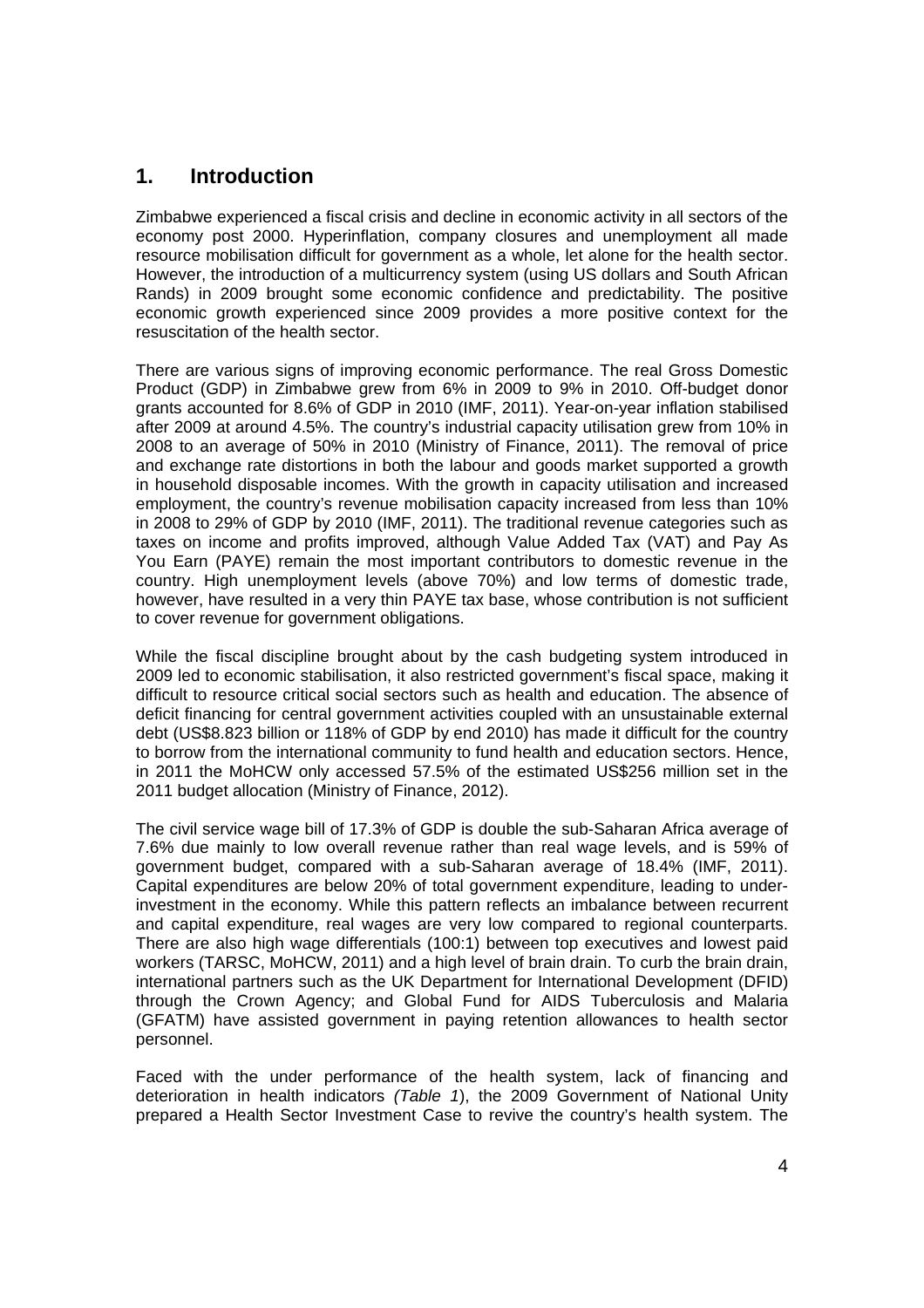Investment Case, which was launched in October 2010, was an effort by the Ministry of Health and Child Welfare to mobilise US\$700 million from its partners to fund priority health areas for three years from 2010-2012 (MoHCW, 2010). Money raised from this effort was intended to scale up interventions in priority areas over and above what would be financed from the traditional budget.

| <b>Indicator</b>                                  | Mid-1990 | 1999 | 2005 | 2009 |
|---------------------------------------------------|----------|------|------|------|
| Infant mortality rate (per 1000 live births)      | 53       | 65   | 60   | 63   |
| Under-five mortality rate (per 1000 live births)  | 77       | 102  | 82   | 119  |
| Maternal mortality ratio (per 100,000 population) | 283      | 695  | 612  | 725  |
| HIV and AIDS prevalence (adults aged 15-49)       | 29.3     | 28   | 18.1 | 13.7 |
| Crude death rate (deaths per 1000 population)     | 9.5      | 17.2 |      | 20   |
| Life expectancy at birth                          | 61       | 45   | 43   | 43   |
| $\cdots$<br>$\sim$<br>$\sim$ $\sim$ $\sim$        | $\cdots$ |      |      |      |

|  | Table 1: Selected health indicators, mid-1990-2009 |
|--|----------------------------------------------------|
|--|----------------------------------------------------|

Source: MoHCW, 2010; ZIMSTAT and ICF International, 2012; ZIMSTAT, 2011.

### 2. **Objectives**

This review was implemented through Training and Research Support Centre, with mentoring from University of Cape Town Health Economics Unit as part of its work on health financing in the Regional Network for Equity in Health in East and Southern Africa (EQUINET). The review aimed to assess the resource mobilisation and allocation performance and challenges faced by the MoHCW in meeting the target of US\$700 million over three years as set out in its Investment Case. As the Investment Case was meant to complement the annual government budget and resource mobilisation efforts by other players, the evaluation took these resources into account in assessing the level and direction of funding.

The study sought to:

- i. Assess the extent to which the Investment Case achieved its stated objectives, namely: to raise US\$700 million by 2012; to reduce infant mortality; to strengthen community, clinic and hospital services; and to realign the resource allocation criteria;
- ii. Assess the success and challenges of the Investment Case as a resource mobilisation strategy.

The review looked at the response to the Investment Case in terms of what has been raised; the successes and challenges associated with raising the intended resources; and explored the health outputs achieved with these resources.

### **3. Methods and limitations**

The study included interviews with key informants in the MoHCW, review of public domain policy documents and analysis of financial data from government and external funders.

There were various limitations. The relationship between the resources raised and the disease burden could not be evaluated given the difficulties in clearly distinguishing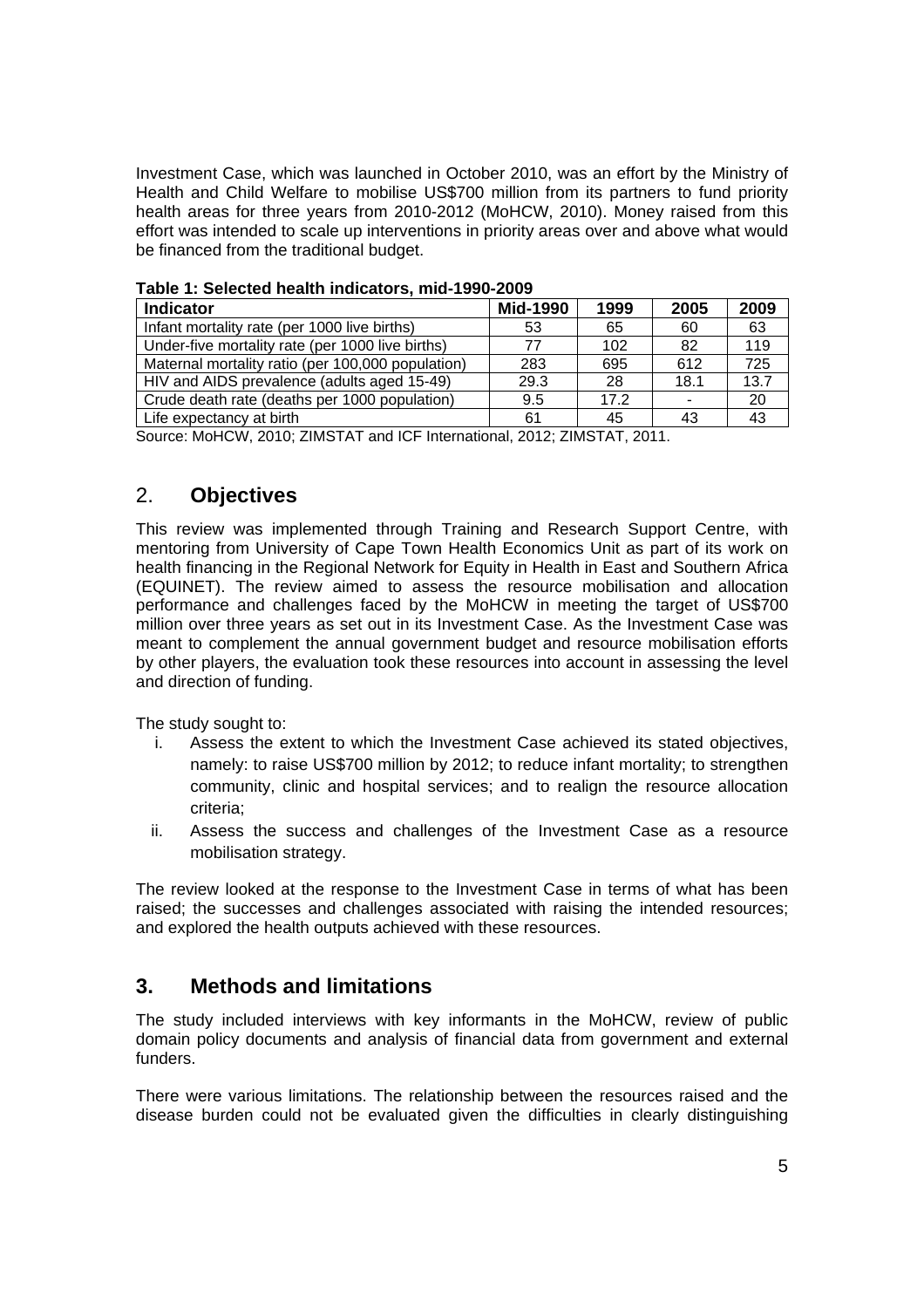between the impact of the Investment Case and that of other funding strategies in mobilising contributions to the health sector. In interviews, MoHCW officials indicated that the Investment Case was a call for resources, but without a clear mechanism. It is was also noted that depressed investor confidence and caution over the political situation negatively affected the mobilization effort, and led to reluctance amongst international partners to provide direct budget support to the MoHCW.

. Hence, the exercise became an assignment to assess the value of resources raised within the stipulated time in the Investment Case. The assessed value of resources was used as an indicator of the response to the Investment Case on the assumption that any resources raised in this period were directly or indirectly related to the call made by government and the Investment Case.

### **4. Budget and resource allocation**

The MoHCW has in place a comprehensive National Health Strategy (NHS) for the period 2009–2013, focused to meet its goal of providing affordable and quality health care to the people of Zimbabwe. The Ministry faces a severe a lack of resources (financial, human and material) to accomplish its objectives. In 2009, the MoHCW accessed only 35% of the national budget because of the limited funds realised from tax collections.

In 2010, out of an initial budget allocation of around US\$156 million, the total health expenditure by the MoHCW was about US\$35 million (excluding salaries), or around US\$3 per capita. Nevertheless, 25% of the allocated funds were disbursed by September 2010, an improvement from the 10% in 2009 for the same period. Given the challenges faced by the health sector noted earlier, these disbursements are far too low. The Ministry's development partners met almost 98% of total drug purchases in 2009 and 2010. While this is welcome in a time of resource constraints, the high ratio of aid relative to government financing raises questions about predictability and sustainability of financing (Shamu and Loewenson, 2011).

While health services in Zimbabwe have been largely funded by contributions from external funders (EU, DFID, USAID, WHO, UNICEF, UNFPA, GFATM and others), the Ministry of Finance reports that the Vote of Credit of US\$810 million from development partners has "not performed to expectations, with only about US\$360.2 million having been received by end of October 2010". Ministry of Finance noted that "The US\$360.2 million, however, remained outside the budget framework", making it difficult to prioritise resources in line with the needs of the different ministries (Ministry of Finance, 2011). As noted above, political uncertainty in the country negatively affected the mobilisation and coordination through the budget of funds that were directed towards the health system.

In terms of the Social Determinants of Health (SDH), in 2011 external funders pledged US\$618.3 million to support the following areas: health, agriculture, water and sanitation, social protection, technical assistance and governance. As of June 2011, however, only US\$142.5 million had been disbursed, indicating difficulties in turning pledges into real support.

*Table 2* shows the allocation levels to the different activities in the Ministry of Health as well as the allocation per capita for the years 2011 and 2012. Within the government budget, the MoHCW allocates more resources towards curative services and significantly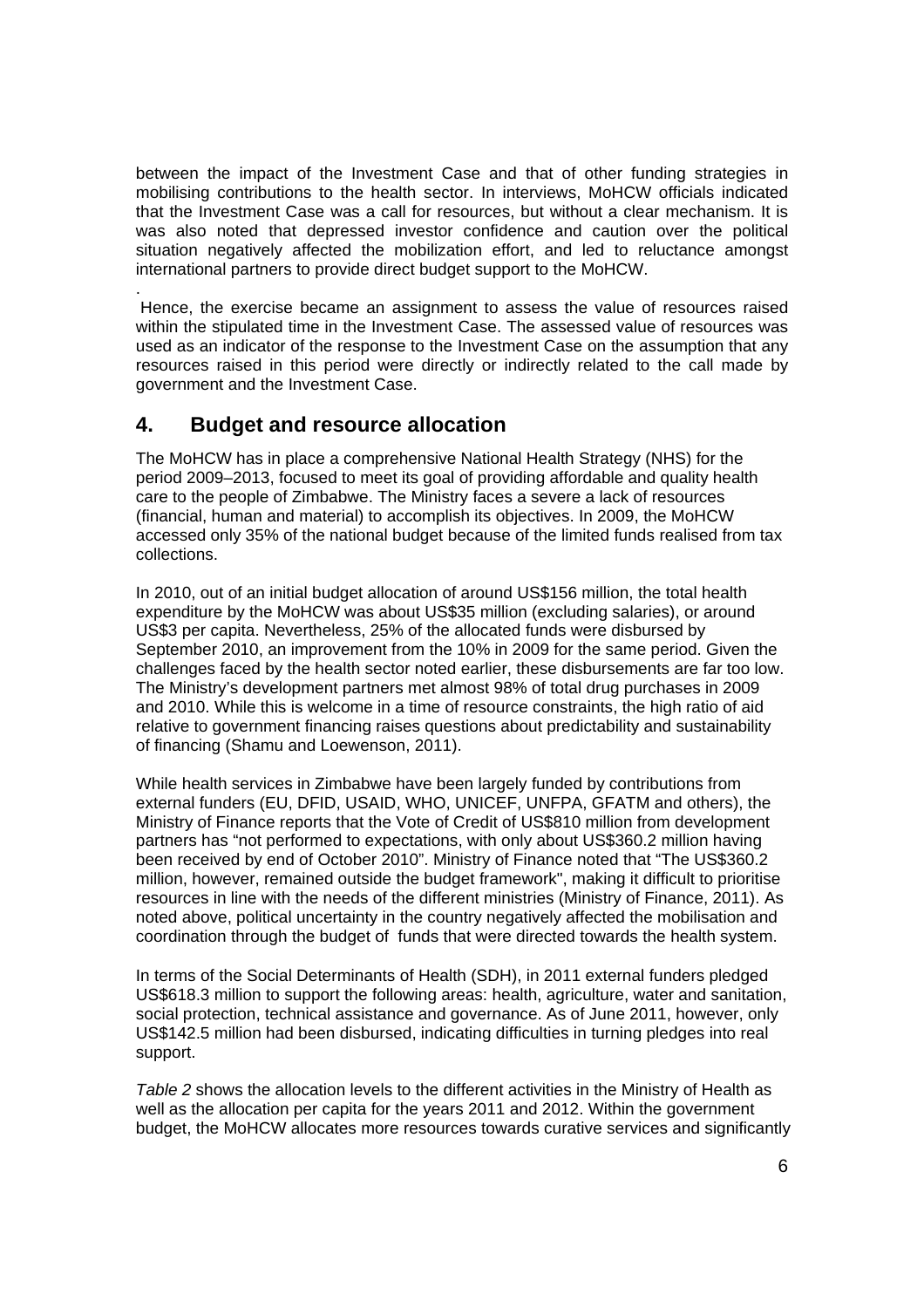less to preventive services. Historically, the allocation of resources has been 'hospital based'. Resource allocation in the health sector is still skewed towards curative care and is hospital based, although MoHCW argues that about 40% of the budget that goes to curative care caters for prevention (MoHCW, 2011). The expenditure per capita is still below the WHO minimum per capita expenditure of US\$34. In the absence of the per capita expenditure figures, this evidence is based on per capita allocation figures as a proxy for expenditures. As the ministry only managed to access 35% of the funds in the previous year, actual per capita expenditure is far lower than per capita allocation, and spending patterns may also differ as a result.

|                                                                                                                                  | <b>Revised</b><br>budget 2011<br>(US\$) | <b>Actual</b><br>expenditure<br>2011 (US\$)<br>(i) | Actual<br>expenditure<br>as % budget<br>allocated<br>2011 | <b>Budget</b><br>estimate<br>2012 (US\$) | $%$ allo-<br>cation<br>2012 |  |
|----------------------------------------------------------------------------------------------------------------------------------|-----------------------------------------|----------------------------------------------------|-----------------------------------------------------------|------------------------------------------|-----------------------------|--|
| Administration                                                                                                                   | 35 996 000                              | 15 008 432                                         | 41.7                                                      | 50 989 000                               | 14.8                        |  |
| Medical care<br>services                                                                                                         | 189 749 000                             | 116 472 186                                        | 61.4                                                      | 255 499 000                              | 73.9                        |  |
| Preventive<br>services                                                                                                           | 25 331 000                              | 11 994 740                                         | 47.4                                                      | 30 750 000                               | 8.9                         |  |
| Research                                                                                                                         | 5 122 000                               | 3 935 503                                          | 76.8                                                      | 8 450 000                                | 2.4                         |  |
| Total                                                                                                                            | 256 198 000                             | 147 410 861                                        | 56.8                                                      | 345 688 000                              | 100.0                       |  |
|                                                                                                                                  |                                         |                                                    |                                                           |                                          |                             |  |
| Ministry of Health budget as a % of total national budget excluding direct budget<br>support from donors (Abuja target = $15\%)$ |                                         |                                                    |                                                           |                                          |                             |  |
| Per capita budget allocation for 2011 (ii) (iii)                                                                                 |                                         |                                                    |                                                           |                                          |                             |  |
| Per capita budget allocation 2012                                                                                                |                                         |                                                    |                                                           |                                          | \$27.78                     |  |

**Table 2: Government health budget allocation and expenditure, 2011 and 2012** 

Source: Ministry of Finance (2012)

i. Salaries and allowances for health sector personnel are embedded within the expenditure heads shown in the table above.

ii. The actual per capita expenditure for 2010 and 2011 was on average below US\$10.

iii. WHO minimum per capita expenditure:US\$34 for core interventions; US\$60 for system funding

### **4.1 Targets and assumptions of the Investment Case**

An assessment of primary health care undertaken in 2009 recommended the need for the MoHCW to draw up a national primary health care package with clear entitlements and the estimated resources needed to meet the objectives at the community and primary levels (TARSC and CWGH, 2009). MoHCW, in consultation with development partners and technical partners, civil society and private sector, then developed a threeyear Health Sector Investment Case for 2010-2012 meant to mobilise additional resources to finance the objectives of the primary health care package.

The Investment Case also proposed measurable parameters that could be tracked over time, with one of the fundamental parameters being the allocation mechanism at community and national levels. It proposed that relative shares to community: rural health centre: secondary hospital: management levels be 7:2:12:1. Fundamentally, this was argued to be the basis to be followed in allocation of resources by the MoHCW and its partners. While *Table 3* shows the infant and maternal mortality reduction targets by different levels, as well as the additional costs associated with targets, it was not made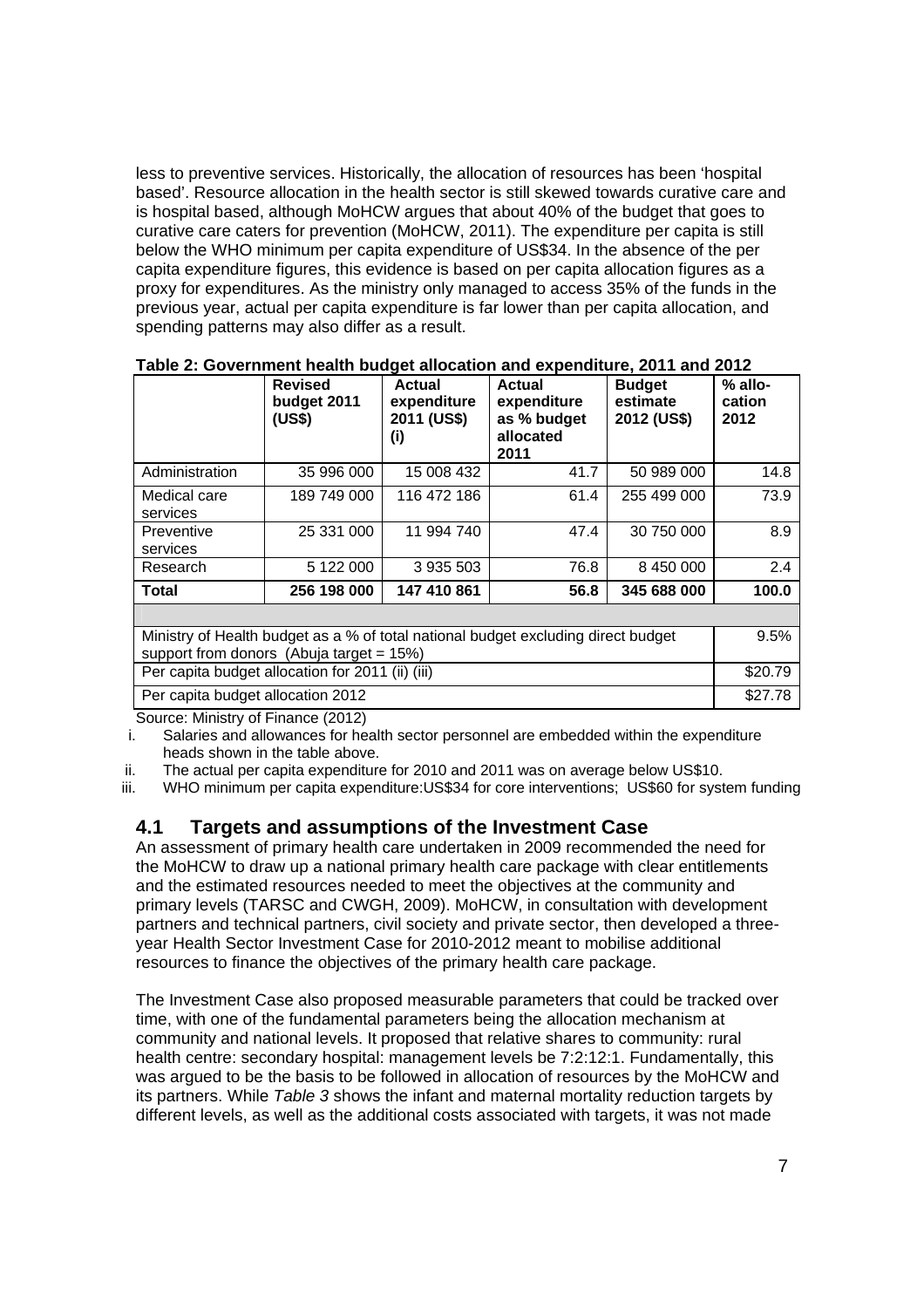clear how the funding for this would be achieved. Most funds in the Investment Case were to be sourced from external funders, raising the need to track how these funds have been used, although the mechanism for this was not made clear. Current budget allocations are not broken down by level (primary or secondary) or geographical location (district or provincial), although the public management system reports allocations and expenditures by institution (TARSC, MoHCW, 2011).

The Investment Case focused primarily on what was identified as high impact priorities. It set financial and health goals to achieve during the period.

The first goal was to raise enough resources over and above the government's estimated annual budget envelope, which was set at the minimum level of US\$156 million for the base year 2010, to scale up all activities identified as high priority. *Table 3*  shows the summary of estimated yearly financial needs for the scale up of all the priority interventions and annual needs for the different management and technical levels that support implementation.

| Service delivery modes        | 2010       | 2011       | 2012       | Total      |
|-------------------------------|------------|------------|------------|------------|
| Community health services     | 74,356.93  | 75,568.37  | 78,207.88  | 228,133.18 |
| Clinic-level services         | 17,148.95  | 20,991.74  | 24,825.86  | 62,966.54  |
| <b>Hospital services</b>      | 99,154.23  | 123,509.18 | 153,394.82 | 376,058.22 |
| District management           | 608.39     | 753.29     | 898.19     | 2,259.87   |
| Provincial management         | 514.24     | 684.96     | 855.67     | 2,054.88   |
| National programme management |            |            |            |            |
| and technical support         | 4,709.28   | 9,390.66   | 14,072.05  | 28,171.99  |
| Total                         | 196,492.02 | 230,898.20 | 272,254.46 | 699,644.68 |
| Per capita                    | 15.68      | 18.42      | 21.72      | 18.61      |

| Table 3: Total budget for a comprehensive investment option (000 US\$) |  |  |  |
|------------------------------------------------------------------------|--|--|--|
|------------------------------------------------------------------------|--|--|--|

Source: MoHCW, 2010.

The table also shows the minimum levels of per capita requirements from US\$15.68 to US\$21.72 by 2012 over and above the national budget. Most of the funds were earmarked towards support for hospital services (US\$376 million against a total of US\$291 million), reinforcing the historical budget allocation towards curative over preventive services noted earlier.

Several core assumptions were made in the Investment Case that proved not to be met:

- A base line budget allocation of US\$156 million in the 2010 budget and projected increase in government funding. However, the minimum budget baseline of US\$156 million was not realised in 2011 as the government could only allocate US\$100 million.
- An estimated annual external funding of US\$100 million (estimated external funder contribution per year is currently at US\$80 million, which falls short of the average estimated support for the Investment Case).
- The disbursement of the Global Fund Round 8 Phase 1 grants estimated at US\$166 million (UNDP 2011). According to the Country's Coordinating Mechanism (CCM) secretariat, Phase 2 Round 8 and Phase 1 Round 10 estimated at US\$236 million were only released in April 2012 for the period 2012–2014. (Zimbabwe CCM, 2011).

Direct budget support from development partners did not materialise as expected, with US\$306.2 million being released in 2010 against an expected allocation of US\$810 million.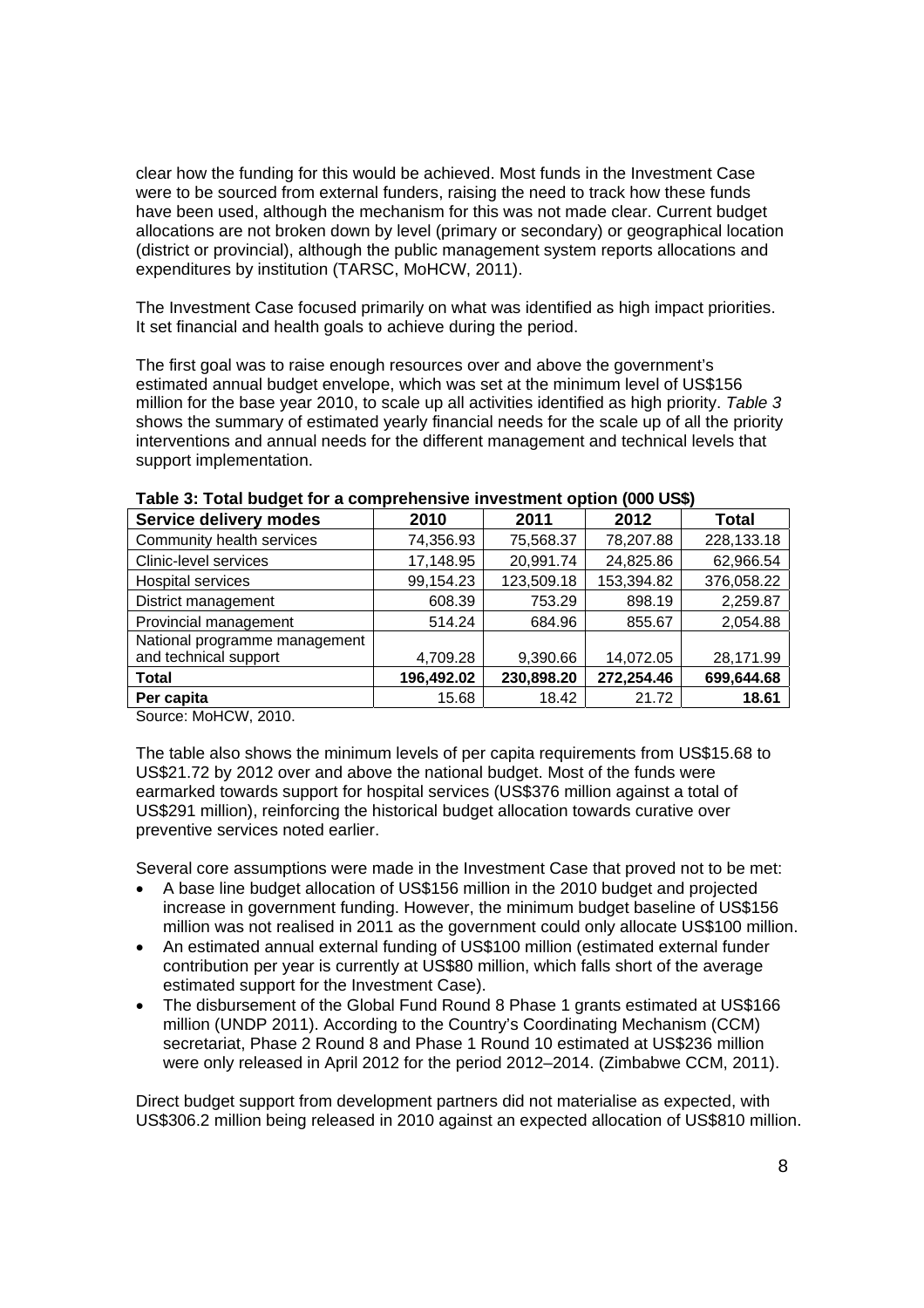### **4.2 Priority services in the Investment Case**

At each level of health care, that is primary, secondary and tertiary levels, the Investment Case identified the priority intervention areas (community, health centres and hospitals) noting the current levels in terms of performance and the desired levels to be attained after the scale up. Baseline community coverage indicators showed less than 20% coverage for the priority areas of access to village health workers, access and ownership of mosquito nets, breast feeding and access to oral rehydration solution for the under five year olds (*Figure 1*).



**Figure 1: Baseline community coverage** 



Baseline coverage at health centre level (*Figure 2*) at the time showed that most of the interventions were below 80% coverage, although most were supposed to be provided free of charge at public health facilities. Many priority interventions at clinic-hospital level were at less than 60% coverage. Less than 20% of clinics had adequate midwives, skilled birth attendance in clinics that met national standards was found to be less than 10% coverage, and various child health interventions had less than 40% coverage *(Figure 3).*

The second goal of the Investment Case was to reduce the disease burden by increasing coverage and access to essential health care services. The targets included:

- Increasing skilled attendance at delivery from 60% to 85% by the end of 2012;
- Scaling up the provision of comprehensive HIV and AIDS care and treatment to reach at least 80% of adults, pregnant women and children in need of ART by 2012; and
- Increasing the TB case detection rate from 27% to 70% and treatment cure rate from 60% to 85% by the end of 2012.

The projected mortality reductions for the priority areas for the three-year period at the three levels of care and the cost per person needed to achieve the reductions were calculated and are shown in *Table 4*.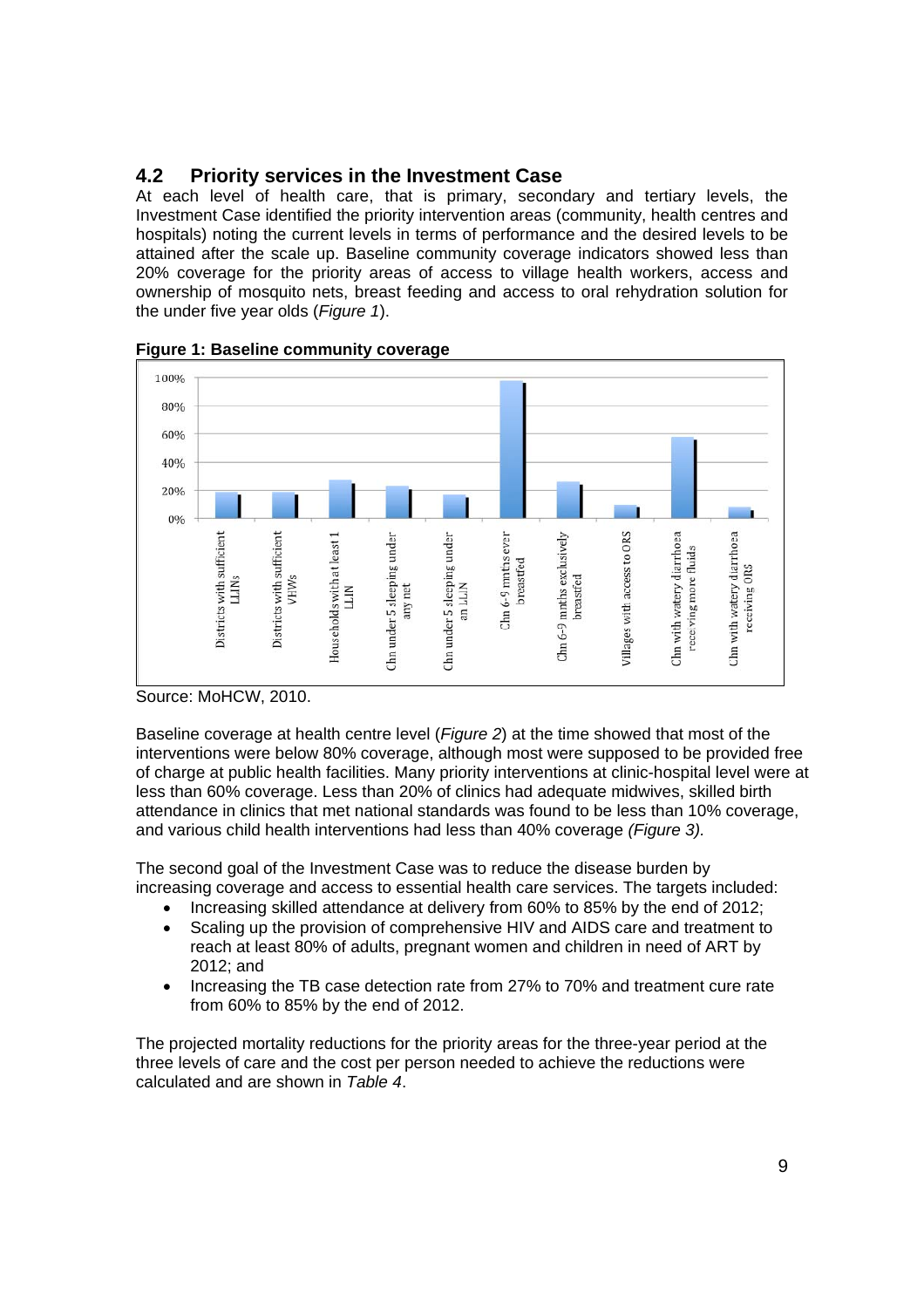



Source: MoHCW, 2010.



**Figure 3: Baseline coverage at hospital level** 

Source: MoHCW, 2010.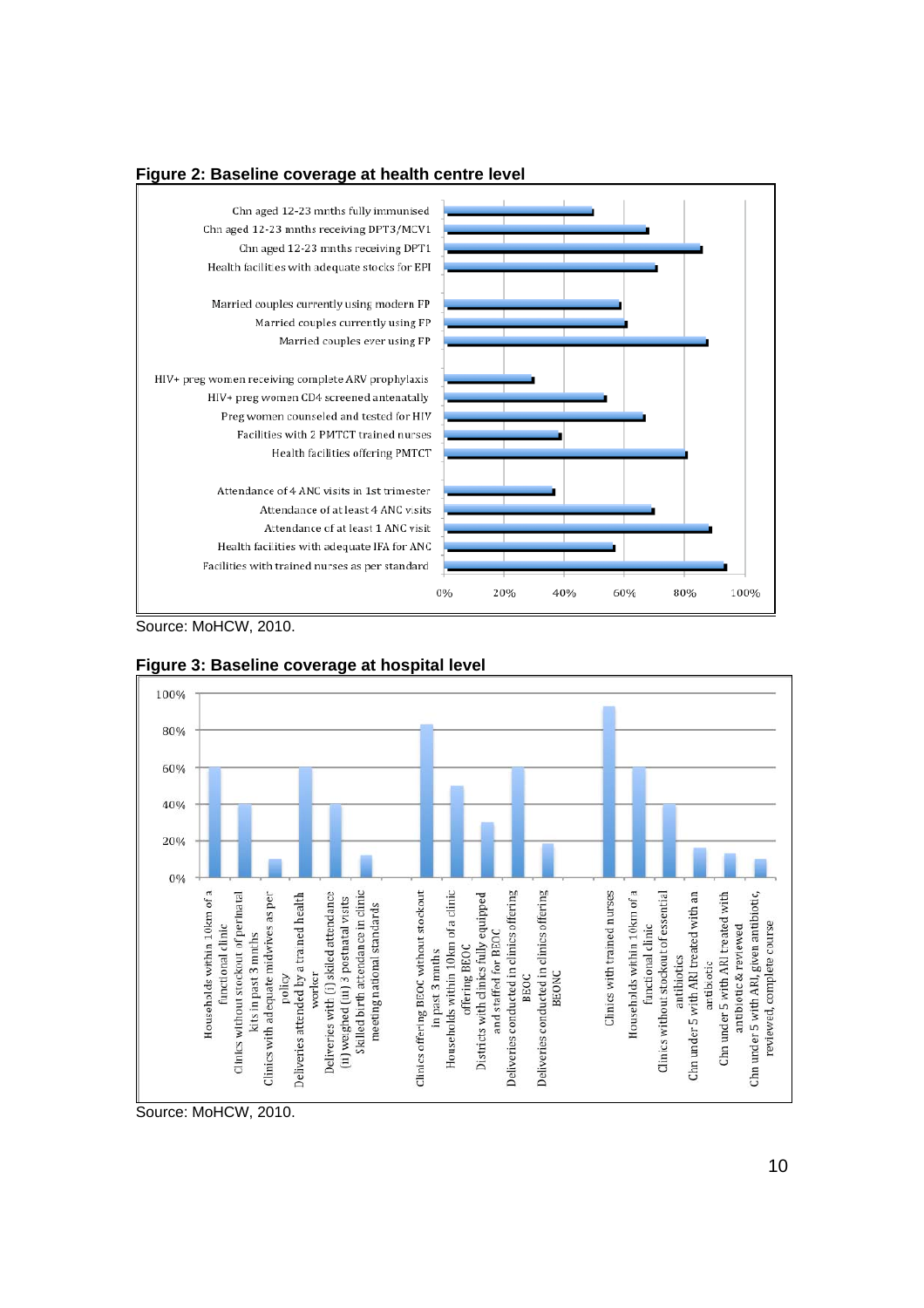|                                          |                             | <b>Mortality reduction</b> |                 | <b>Additional</b><br>annual cost<br>per capita,<br>US\$ |  |
|------------------------------------------|-----------------------------|----------------------------|-----------------|---------------------------------------------------------|--|
| Service delivery mode                    | <b>Neonatal</b>             | Under<br>five              | <b>Maternal</b> |                                                         |  |
|                                          | <b>Comprehensive option</b> |                            |                 |                                                         |  |
| Community-level package of               |                             |                            |                 |                                                         |  |
| interventions                            | 0.4%                        | 10.1%                      | 0.8%            | 6.07                                                    |  |
| Rural health centre or clinic package of |                             |                            |                 |                                                         |  |
| services                                 | 1.0%                        | 11.7%                      | 3.3%            | 1.67                                                    |  |
| Package of hospital services             | 9.4%                        | 16.3%                      | 13.3%           | 10.00                                                   |  |
| Management and technical support         |                             |                            |                 | 0.86                                                    |  |
| Total                                    | 10.8%                       | 38.1%                      | 17.4%           | 18.61                                                   |  |

| Table 4: Percentage reduction in maternal and child mortality by 2012 |  |  |  |
|-----------------------------------------------------------------------|--|--|--|
|                                                                       |  |  |  |

Source: MoHCW, 2010.

# **5. Funders' response to the Investment Case**

The next sections provide an overview of a subset of funders and financing mechanisms in different disease and programme areas, some in response to the Investment Case mobilisation call and others in response to other mobilisation calls. Because of the interrelationships between the funders and programmes, assessing accurately the actual contribution and shares by the various funders was a difficult task.

### **5.1 Health Transition Fund**

The Health Transition Fund (HTF) was set up to mobilise funds and resources in support of critical interventions for maternal and child health for the period 2011 to 2015 to the amount of US\$436 million. It was set up to resource goals set in the Zimbabwe National Health Strategy and the Health Sector Investment Case to reduce maternal and underfive mortality, among other goals. According to UNICEF 2011, "The HTF is responding to the findings in the Health Sector Investment Case with a comprehensive programme that aims to build back better health system". The HTF focuses on four areas, namely: maternal and child health care (which will be provided for free); medical products, vaccines and technologies; human resources; and health policy and planning and finance.

*Table 5* shows the HTF contribution to the urban and rural facilities that provide free maternal and child health care. The HTF will be co-financed by the government and its external partners, with the government committing US\$10 million in the 2012 national budget. DFID has also committed £74 million (US\$120 million) for the next four years, with US\$80 million going to the HTF and US\$30 million going towards payment of antiretroviral drugs. The EU donated US\$5.2 million towards the HTF. Support to some of the thematic areas such as human resources will be phased out gradually and will be synchronised with improved government contributions. The HTF therefore ranks as the first explicit response to the call in the Investment Case, although its timeframes for achieving its objectives and targets are not synchronised with the targets of the Investment Case.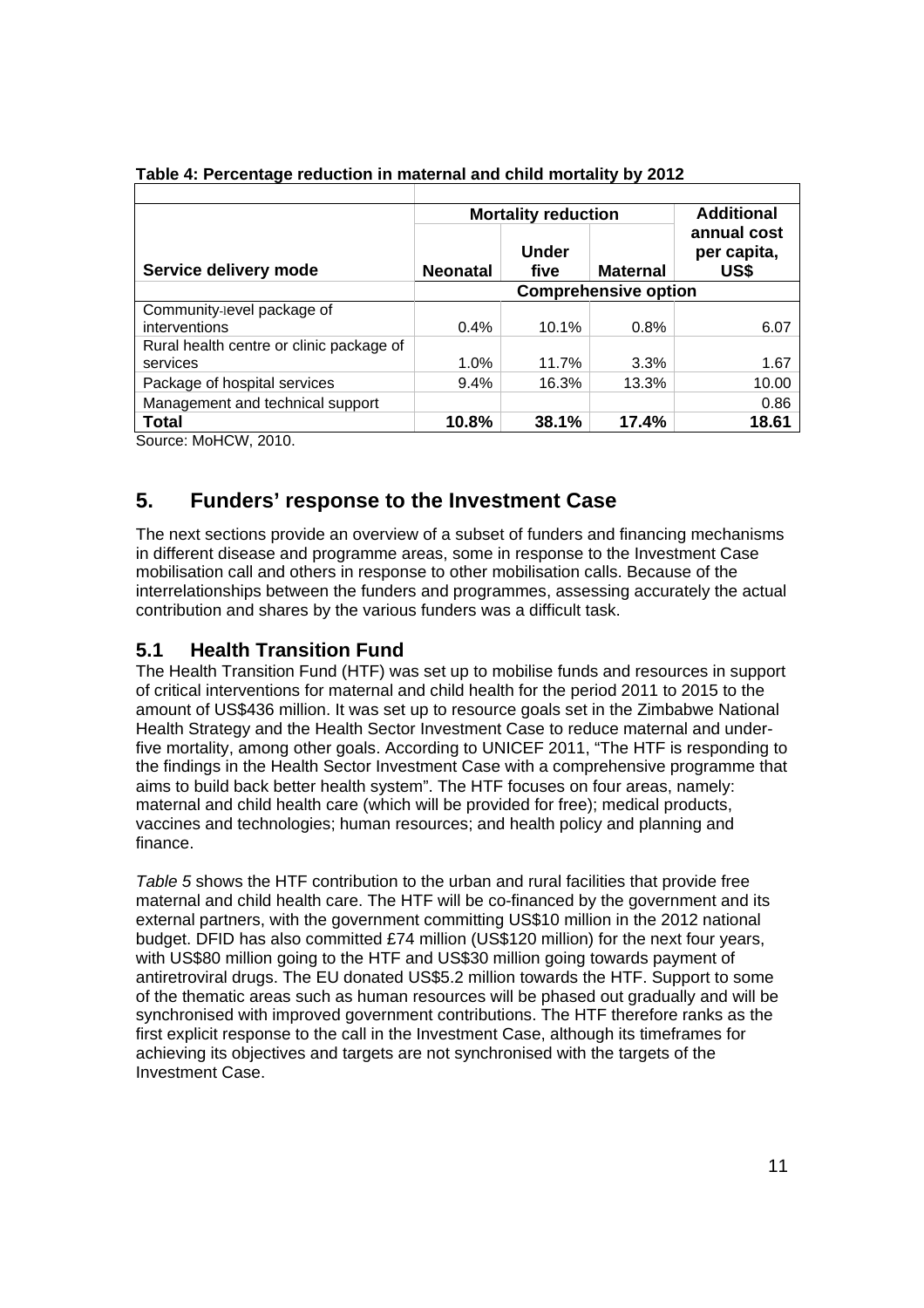| Type of<br>facility   | Number Monthly<br>οf | contribution<br>facilities per facility | Year 1 (6<br>months)<br>contribution | Year <sub>2</sub><br>contribution<br>US\$ | Year 3<br>contribution<br>US\$ | Year 4<br>contribution<br>US\$ | Year 5<br>contribution<br>US\$ |
|-----------------------|----------------------|-----------------------------------------|--------------------------------------|-------------------------------------------|--------------------------------|--------------------------------|--------------------------------|
| Clinic/rural          | 1252                 | 750                                     | <b>US\$)</b><br>5 634 000            | 268 000<br>11                             | 11 268 000                     | 11 268 000                     | 11 268 000                     |
| centres**             |                      |                                         |                                      |                                           |                                |                                |                                |
| District and          | 181                  | 1500***                                 | 1 629 000                            | 3 258 000                                 | 3 258 000                      | 3 258 000                      | 3 258 000                      |
| mission<br>hospitals  |                      |                                         |                                      |                                           |                                |                                |                                |
| District health       | 62                   | 1500                                    | 558 000                              | 1 116 000                                 | 1 116 000                      | 1 116 000                      | 1 116 000                      |
| executives            |                      |                                         |                                      |                                           |                                |                                |                                |
| (DHEs) office         |                      |                                         |                                      |                                           |                                |                                |                                |
| <b>Total required</b> |                      |                                         |                                      |                                           |                                |                                |                                |
| for health            |                      |                                         |                                      |                                           |                                |                                |                                |
| services              |                      |                                         |                                      |                                           |                                |                                |                                |
| (funded by            |                      |                                         |                                      |                                           |                                |                                |                                |
| HTF)                  | 1495                 |                                         | 7821000                              | 15 642 000                                | 15 642 000                     | 15 642 000                     | 15 642 000                     |

#### **Table 5: Expected HTF contribution to maternal and child health\***

Source: UNICEF, 2011.

Figures shown in *Table 5* cover only direct administrative needs of the institutions and do not include payments for health workers through retention allowances, salary support to critical staff, policy and planning component and medicines.

\*\*Includes Local government primary health care facilities.

\*\*\* this figure has since shifted off-budget as current estimates use the Results Based Financing pilot funding at US\$8000 monthly (US\$25 000 per quarter).

Other support has come outside the Investment Case framework, even whilst stating the same goals and objectives. Some of these programmes were in place before the launch of the Investment Case, which also took into consideration the aims and objectives of those programmes. *Tables 6,7,8,9* and *10* in subsection 5.2 to 5.5 give a summary of funds invested by donor partners covering the period before and after the launch of the Investment Case.

The support shown could be a response to the Investment Case or to other strategic plans from the MoHCW. There is also a possibility of double counting of the funds given the intricate distribution of funds by the various external funders. Further, this is not an exhaustive list of the agencies and financial and material support, as some support, such as that of United States Agency for International Development (USAID), could not be ascertained at the time of compiling this document.

### **5.2 External funder support for HIV and AIDS**

Given that the Investment Case was not very clear on how it would mobilise, use and account for the resources it raised from partners, the assumption made was that money channeled to MoHCW or the health sector was broadly a response to government policy and the Investment Case, while noting that this may oversimplify the situation.

For the financial years 2010–2011 the estimated total support to the HIV and AIDS effort was US\$256 million. These funds included those channeled through the Expanded Support Programme (CIDA, DFID, IRISH AID, SIDA, NORWAY), which was already operational before the launch of the Investment Case. Both the ESP and GFATM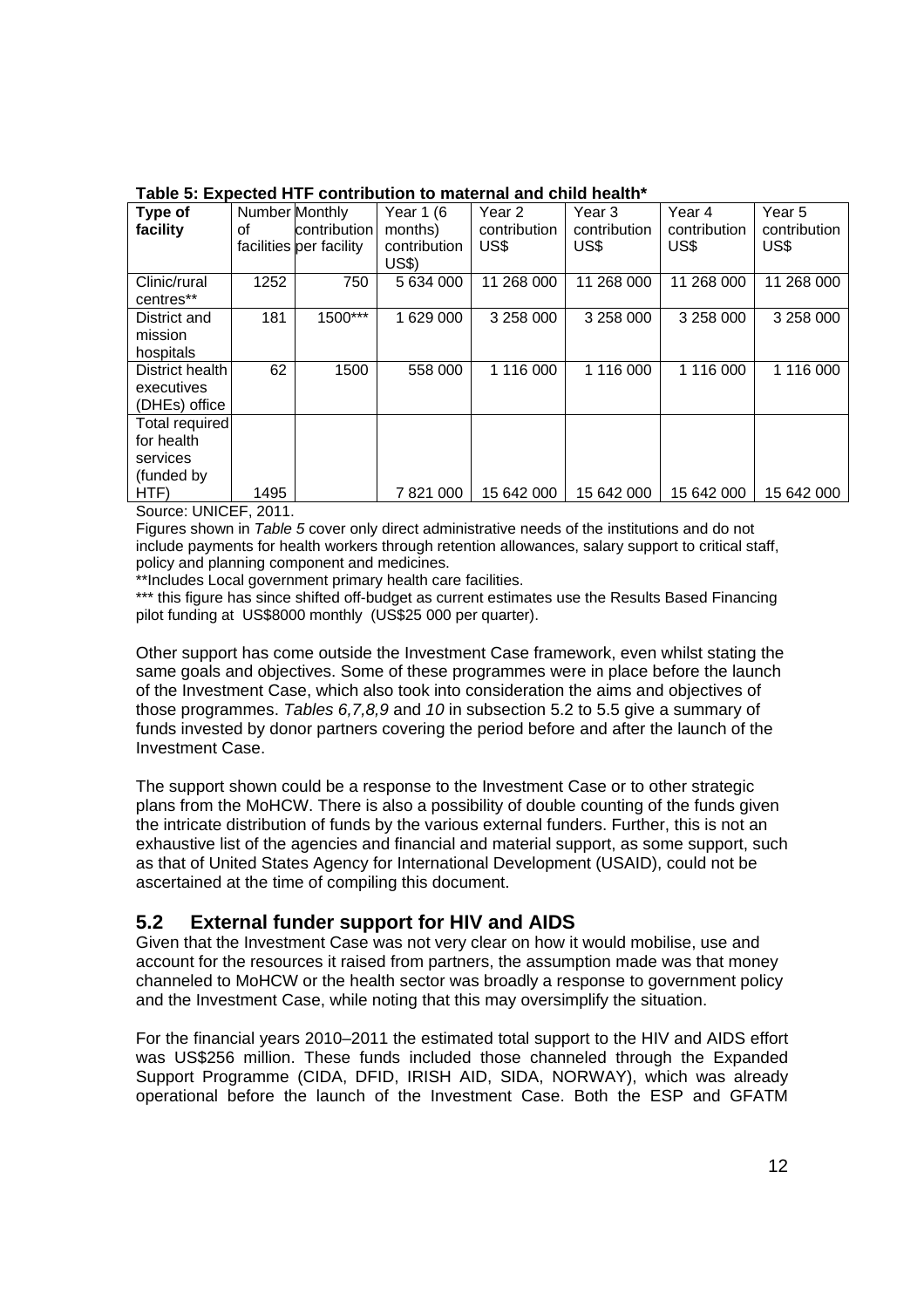supported health systems strengthening other than the usual support to procurement and provision of medicines (*Table 6*).

| <b>External Funder</b>                                        | Amount (US\$) |
|---------------------------------------------------------------|---------------|
| Global Fund for AIDS, TB and Malaria (GFATM)* Round 8 Phase 1 | 166 688 977   |
| <b>CIDA</b>                                                   | 1 225 913     |
| <b>DFID</b>                                                   | 20 234 310    |
| <b>IRISH AID</b>                                              | 2 565 274     |
| <b>NORWAY</b>                                                 | 1720 068      |
| <b>SIDA</b>                                                   | 7 590 895     |
| <b>USAID PEPFAR</b>                                           | 56 000 000    |
| <b>TOTAL</b>                                                  | 256 025 437   |

#### **Table 6: HIV and AIDS support to Zimbabwe 2010-2011**

Source: UNDP, 2011.

\*The GFATM, which includes Tuberculosis and Malaria funds, receives contributions from most of the funders listed in the table. European Union and European Commission members provide about 50% of the GFATM budget. In April 2012, Round 8 Phase 2 and Round 10 Phase 1 a total of US\$236 million in funds were released to Zimbabwe.

Support from the GFATM shown in *Table 7* included support to maternal and child health in the areas of prevention of mother-to-child transmission (PMTCT) and health system strengthening, some of the core objective areas of the Investment Case. While in theory the application for funds for the GFATM was made before the conceptualization of the Investment Case, the study assumes that release of funds in 2010 and 2012 was also in support of the objectives of the case.

| Component              | Phase 1 Budget Round 8 (US\$) |
|------------------------|-------------------------------|
| HIV and AIDS           | 84 641 215                    |
| Tuberculosis           | 28 236 112                    |
| Malaria                | 32 810 290                    |
| Health systems support | 34 271 524                    |

#### **Table 7: GFATM support to programmes, 2010-2011**

Source: Zimbabwe CCM, 2011.

Since dollarization there have been improved funding flows to the National AIDS Trust, a national institution funded from levies on tax. The funds collected have grown from US\$5.7 million in 2009 to US\$26.5 million in 2011. Over this period, the National AIDS Council received a total of US\$52.7million. This improved revenue mobilization was not a response to the Investment Case, but rather a function of more stable values in the funds collected from companies and workers and some improvement in their earnings (NAC 2012).

### **5.3 European Union Support**

In direct response to the Investment Case, the European Union provided US\$5.2 million to the HTF. Other EU support came before the Investment Case but still aligned to the objectives of addressing the priorities identified in the Investment Case (*Table 8*). Support by EU to Zimbabwe's health sector is mostly channeled through United Nations agencies, the GFATM, Crown Agency and other non-governmental organisations.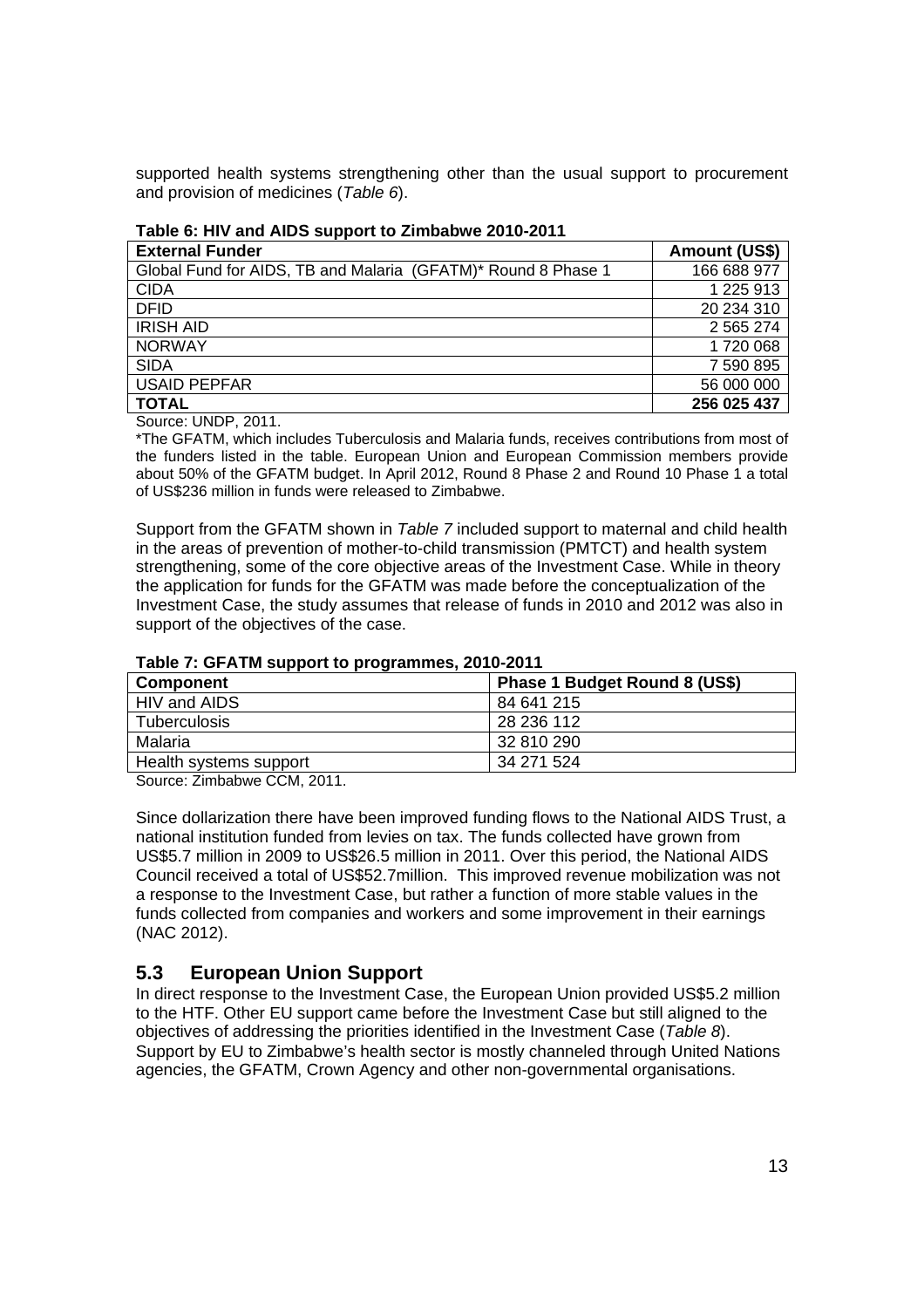| <b>Programme</b>                                         | $\epsilon$ million | US\$<br>million(i) | <b>Status</b> |
|----------------------------------------------------------|--------------------|--------------------|---------------|
| Vital Health Service Support Programme (VHSSP) I and     | 22                 | 28.6               | Ended in      |
| II (vital and essential medicines)                       |                    |                    | 2010          |
| <b>Midwifery Accelerated Training</b>                    | 1.5                | 1.95               | Ongoing       |
| Environmental Health Assistant (EHA) training            | 1.0                | 1.3                | Ongoing       |
| Provision of Safe Blood and Medical Gases                | 2.0                | 2.6                | Ongoing       |
| Support to the Health Service Fund                       | 4.0                | 5.2                | Pipeline      |
| Support to provision of essential medicines and supplies | 10.0               | 14.0               | Ongoing       |
| Support to the Health Transition Fund (ii)               | 12.0               | 15.6               | Pipeline      |
| <b>Total</b>                                             | 52.5               | 68.25              |               |

**Table 8: Most recent European Union support to Zimbabwe's health sector** 

Source: European Union, 2012 (i) Using an exchange rate of  $1 \in = 1.3$  US\$. (ii) €4 million (US\$5.2 million) had already been given to the Ministry.

**5.4 DFID Support** 

DFID is one of the largest donors to Zimbabwe, contributing on average £70 million between 2010-2011. DFID responded directly to the Investment Case by committing US\$120 million to the HTF, as indicated earlier. Since 2004, DFID has supported Zimbabwe's health sector in several other areas as shown in *Table 10*. Since 2002, DFID has been providing support outside the national budget framework.

In 2010-2011, DFID provided support of £70 million to Zimbabwe's heath sector (US\$109.9 million). In 2011-2012 it increased its support to £80 million (US\$126.5 million) and in 2012-2013 to an estimated £84 million (US\$131.88 million) (DFID, 2011). In 2010-2011, DFID allocated 40% of its total support to the health sector and is expected in the following years to maintain an average of 35% expenditure in the health sector. In terms of distribution, DFID has channeled its funds through United Nations agencies (more than 40% of its total country support) and non-governmental organisations (more than 60% of total country support) and collaborates with other donors (more than 70% of its total support) for effective implementation and monitoring of resources.

| <b>Support area</b>                 | <b>Total</b><br>spent | <b>US\$ millions</b> | <b>Duration</b> |
|-------------------------------------|-----------------------|----------------------|-----------------|
|                                     | (£ millions)          | (i)                  |                 |
| HIV/AIDS Expanded Support Programme | 35                    | 54.95                | 2004-11         |
| HIV prevention and behaviour change | 21                    | 32.97                | 2006-11         |
| Maternal and newborn health         | 25                    | 39.25                | 2006-11         |
| <b>Emergency medicines</b>          | 16.5                  | 25.91                | 2008-11         |
| Emergency hospital rehabilitation   | 2.3                   | 3.61                 | 2009-11         |
| Sanitation and hygiene              | 3.0                   | 4.7                  | 2010-11         |
| Demographic and health survey       | 0.3                   | 0.47                 | 2010-11         |
| <b>Nutrition surveillance</b>       | 0.2                   | 0.31                 | 2010            |
| Total                               | 103.3                 | 162.17               |                 |

**Table 9: DFID support to the health sector, 2010-2011** 

Source: DFID, 2011. (i) Using a conversion rate of 1 UK pound = US\$1.57

### **5.5 World Bank**

In 2011, the World Bank introduced Results-based Financing in the amount of US\$15.5 million to increase the availability and accessibility of health services and help reduce maternal and child mortality in targeted rural areas for 2011-2014: 70% of the funds are meant for health and 30% are meant for public administration (World Bank, 2011). The funds will target the following three thematic areas: health systems, accounting for 40%;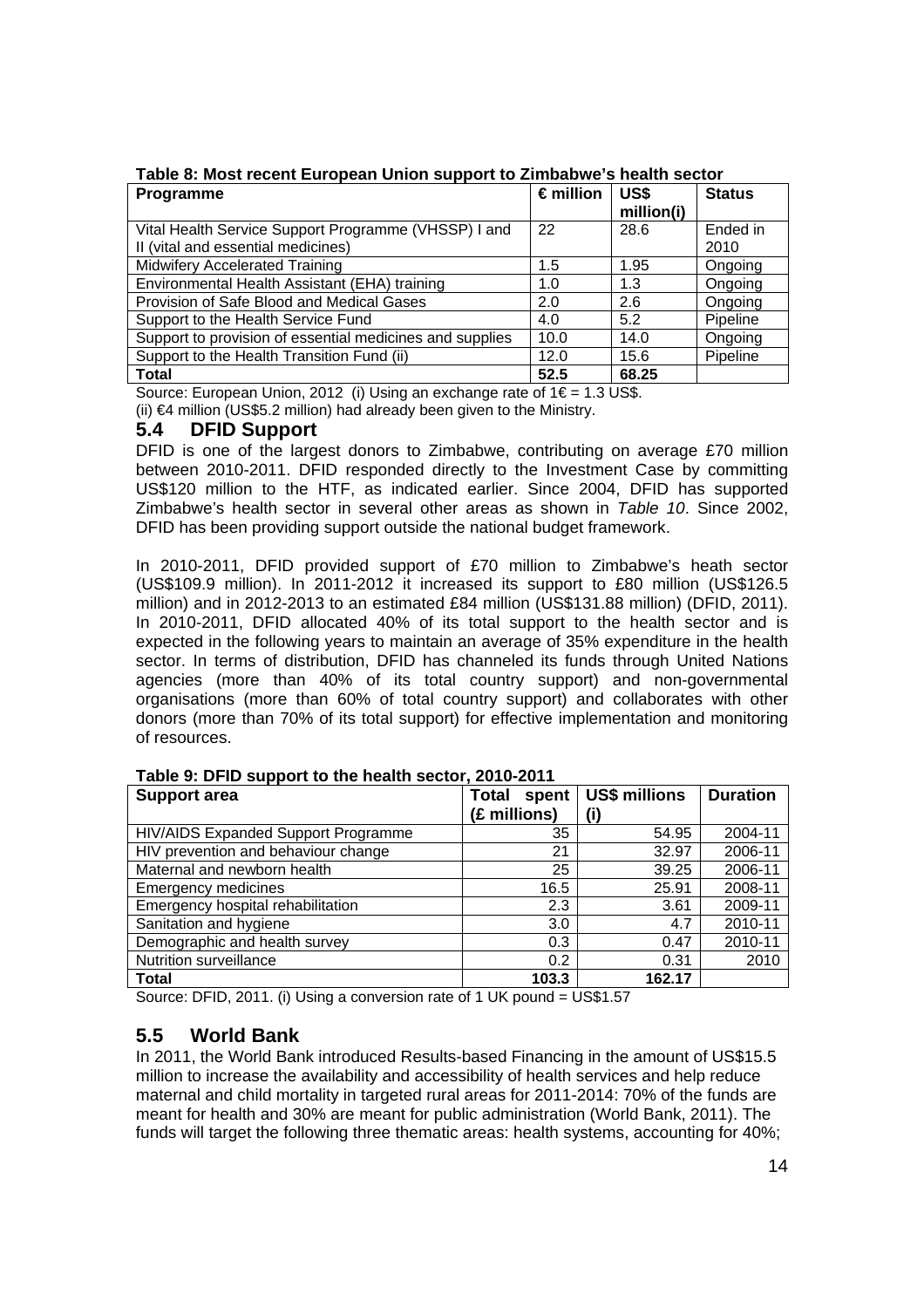reproductive health, 40%; and participation and civic engagement, 20%. Since 2009 the Global Alliance for Vaccines and Immunisation (GAVI) has also supported MoHCW with more than US\$10 million worth of immunisation drugs and supplies. GAVI has always supported the Government of Zimbabwe, but it is again difficult to conclude that any of the support subsequent to 2009 was in response to the Investment Case.

| Table TV: GAVI Support to Zimbabwe 2009-2011 |           |           |         |
|----------------------------------------------|-----------|-----------|---------|
|                                              | 2009      | 2010      | 2011    |
| US <sub>3</sub>                              | 3 526 664 | ճ 441 214 | 316 492 |

### **Table 10: GAVI support to Zimbabwe 2009-2011**

### **5.6 Drug procurement and management**

Beset by a host of viability problems, the National Pharmaceutical Company of Zimbabwe (Natpharm) still relies on donor support for procurement and management of essential drugs, vaccines and other medical supplies. By 2008, NatPharm could only provide about 30% of the country's requirements for essential drugs. In 2009 a number of external funders (DFID, EU, Irish Aid, Canadian International Development Agency and UNICEF) pooled resources to facilitate the procurement and supply of a Primary Health Care (PHC) package of 45 basic medicines and medical supplies. The programme is known as the Vital Medicines Support Programme (VMSP) and is coordinated by a number of donors to address critical shortages of vital and essential medicines in Zimbabwe (CCORE, 2011).

UNICEF procures drugs on behalf of external partners, while NatPharm implements the management, storage and distribution. The PHC package mainly focused on rural health facilities and provided district hospitals intermittently. Since 2010 it widened its focus to include local authorities. The European Union has been providing a third of all medicines and about 60% of the vital drugs for the whole country, while WHO, Global Fund and other UN agencies have been facilitating the purchase and provision of ARVs, malaria and TB drugs to the public sector. EU has provided US\$25.5 million of the overall donor contribution of US\$52 million for essential medicines (UNICEF and MoHCW, 2011).

Multi-donor support of VMSP funds 75% of the country's essential medicines and surgical needs for primary and secondary level facilities. The programme runs in parallel to the family Planning and PMTCT supply programmes and makes use of the Delivery Team Top Up (DTTU, which is a project run by Crown Agents and is funded by DFID and USAID). It provides PMTCT and reproductive health commodities to facilities across Zimbabwe (CCORE, 2011). It supplies specific reproductive health products to about 1,300 health centres across Zimbabwe. The VMSP support programmes have been included in the Health Transition Fund,thus guaranteeing continued support.

A number of external partners have supported local government authorities, in particular Harare City Health, which received an estimated US\$3.3 million from the International Committee of the Red Cross (ICRC) for 2009-2011. WHO has supported Harare City Health with vaccines for the immunisation programmes, while its ART programme has been getting support from external partners such as UN agencies, Global Fund and bilateral donors through the Expanded Support Programme. The ICRC has directly provided essential drugs, medical equipment, furniture and training assistance. This support is important since local governments are still charging user fees for maternity services, defeating the objectives of the Investment Case and the HTF. HTF has agreed in principle to reimburse local government facilities for any maternal and child health services as shown in *Table 5*.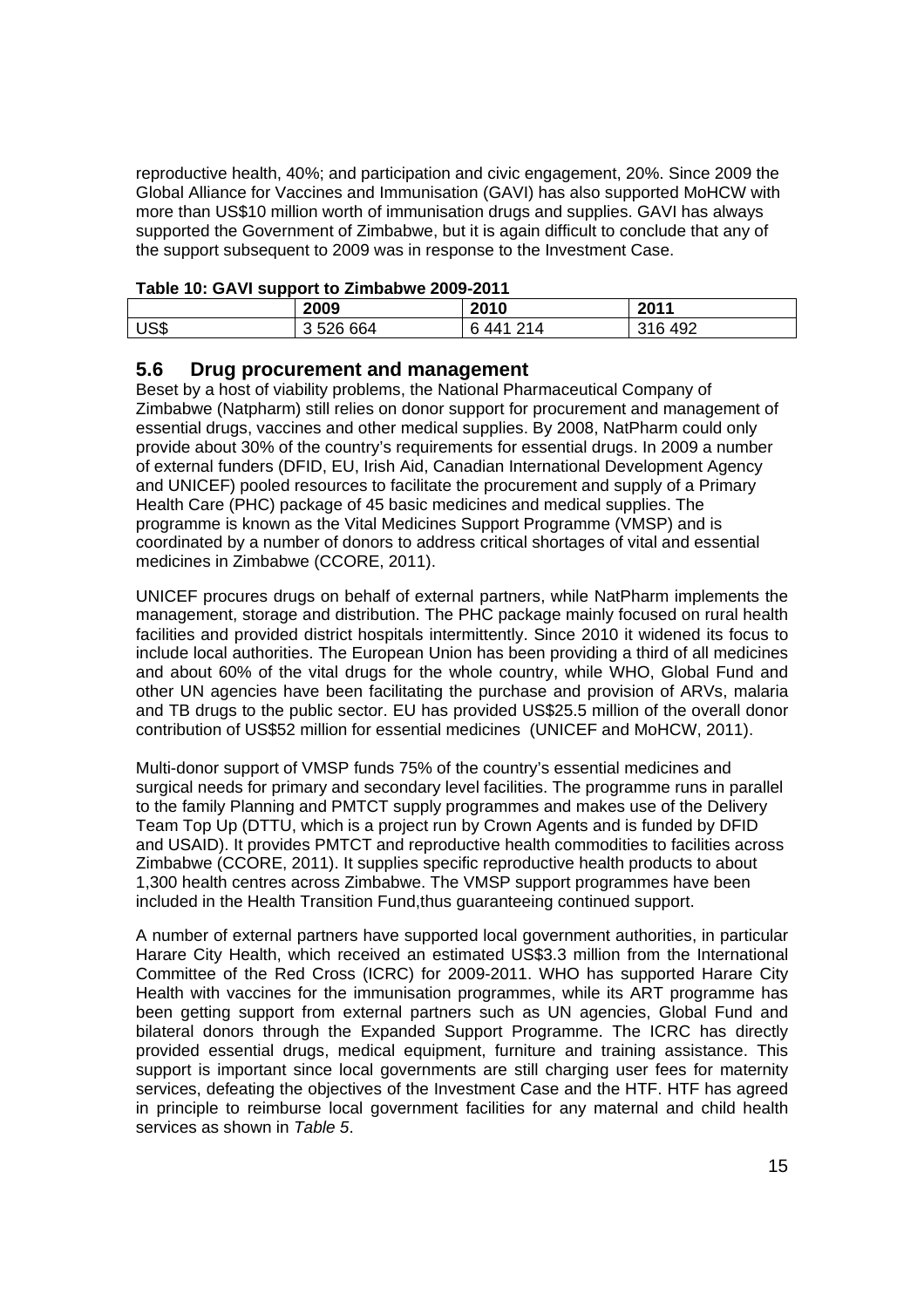Help Germany assisted Harare City Health with drugs in 2009 and 2010 and together with the ICRC and UNICEF have provided the bulk of non-HIV and AIDS and non-TB drugs to Harare City Health clinics and hospitals. The Global Fund and TB Reach have provided the bulk of ART and TB commodities.

ICRC procures directly from its sources outside the country and supplies directly to Harare City Health, unlike other donors who distribute their commodities through NatPharm. This exposes some anomaly in the drug procurement and distribution system in the country as NatPharm was supposed to act as the central distribution point to guarantee affordable and consistent supply. Although a Health Commodities Coordination Committee was set up to facilitate coordination amongst players in the sector, there is no clear harmonisation framework to monitor all players in the procurement and management of drugs to ensure that commodities are supplied in time, used appropriately and distributed to where they are critically needed. There is a need therefore to strengthen the capacity of the central distribution centre or alternatively to decentralise drug management, but at the same linking the facilities electronically to the central pharmacy for easier accountability.

### **5.7 Private Sector**

There is no information in the public domain on the private sector response to the Investment Case. The MoHCW health information system has failed to capture the contribution of the private sector and the national health accounts that are supposed to provide that information are not done on an annual basis, so that information assessing private and household contributions to the health sector is not readily available. Information from WHO on health expenditure in 2000-2007 by various players shows that the private sector and households are major contributors (*Figure 4 overleaf).*

### **5.8 Administrative overheads**

Implementing partners of external funds have charged overhead fees for the funding of about 10-13% of total funds (*Table 11)*. A question arises on whether a clearer pooled fund at the outset would have allowed for some of these resources to be used to strengthen critical areas of capacity in the state.

| Organisation                        | Overhead   |
|-------------------------------------|------------|
| UN agencies (general)               | $11 - 12%$ |
| UN agencies (specialised)           | 13%        |
| PSI                                 | 12%        |
| <b>Elizabeth Glasier Foundation</b> | 12%        |
| Crown Agents                        | 4.25%      |

**Table 11: Overhead charges of implementing partners** 

Source: ICAI Review Team in DFID, 2011.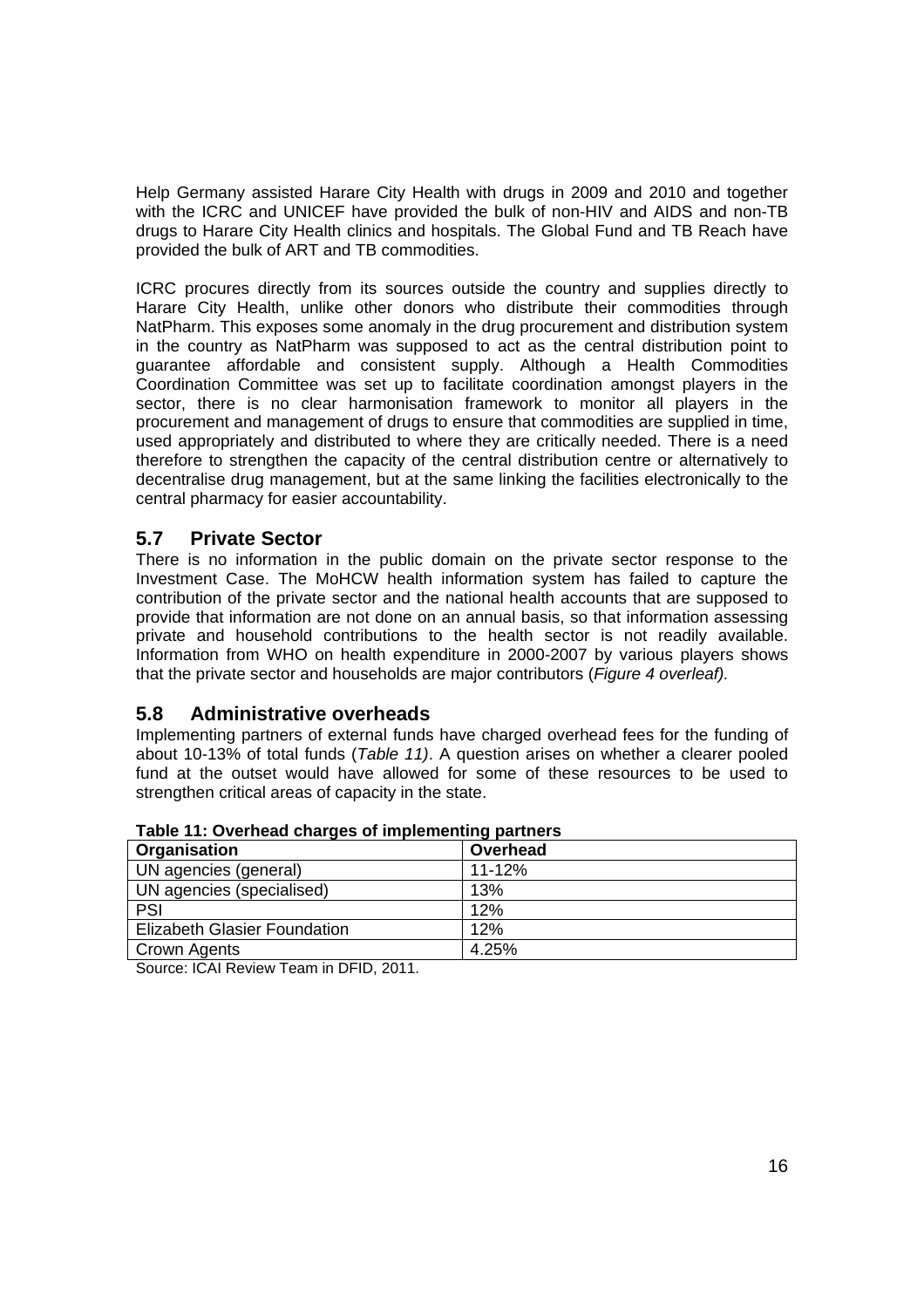

**Figure 4: Health expenditure in Zimbabwe 2000-2007** 

Source: WHO, 2011

### **6. Health system performance**

The Investment Case does not set facility performance targets. It does mention health coverage indicators, such as antenatal care coverage. Resource flows should support improved access and coverage and this section assesses performance in terms of availability of essential medicines, child health cards and maternity services.

In terms of health indicators, UNICEF surveys implemented since 2009 provide most of the updated information on service performance since the launch of the Investment Case. The Vital Medicines and Health Services Survey (VMAHS) that UNICEF has been carrying out since 2009 is a credible source of performance on indicators associated with the Investment Case. No direct association can be made between the Investment Case and the performance of these health indicators and attribution is made with great caution. This is also the same scenario with the resources mobilised, where there is also no direct association between the funds raised during the period and the investment. One can only infer that need and urgency expressed in the Investment Case gave an extra impetus to the MoHCW partners to translate their commitments into real disbursements and increase their resource mobilisation efforts. There could thus be some positive association between the Investment Case and the improvement in the health service indicators shown in the following figures.

Access to essential and vital medicines improved from the first survey carried out in 2009 up to 2011.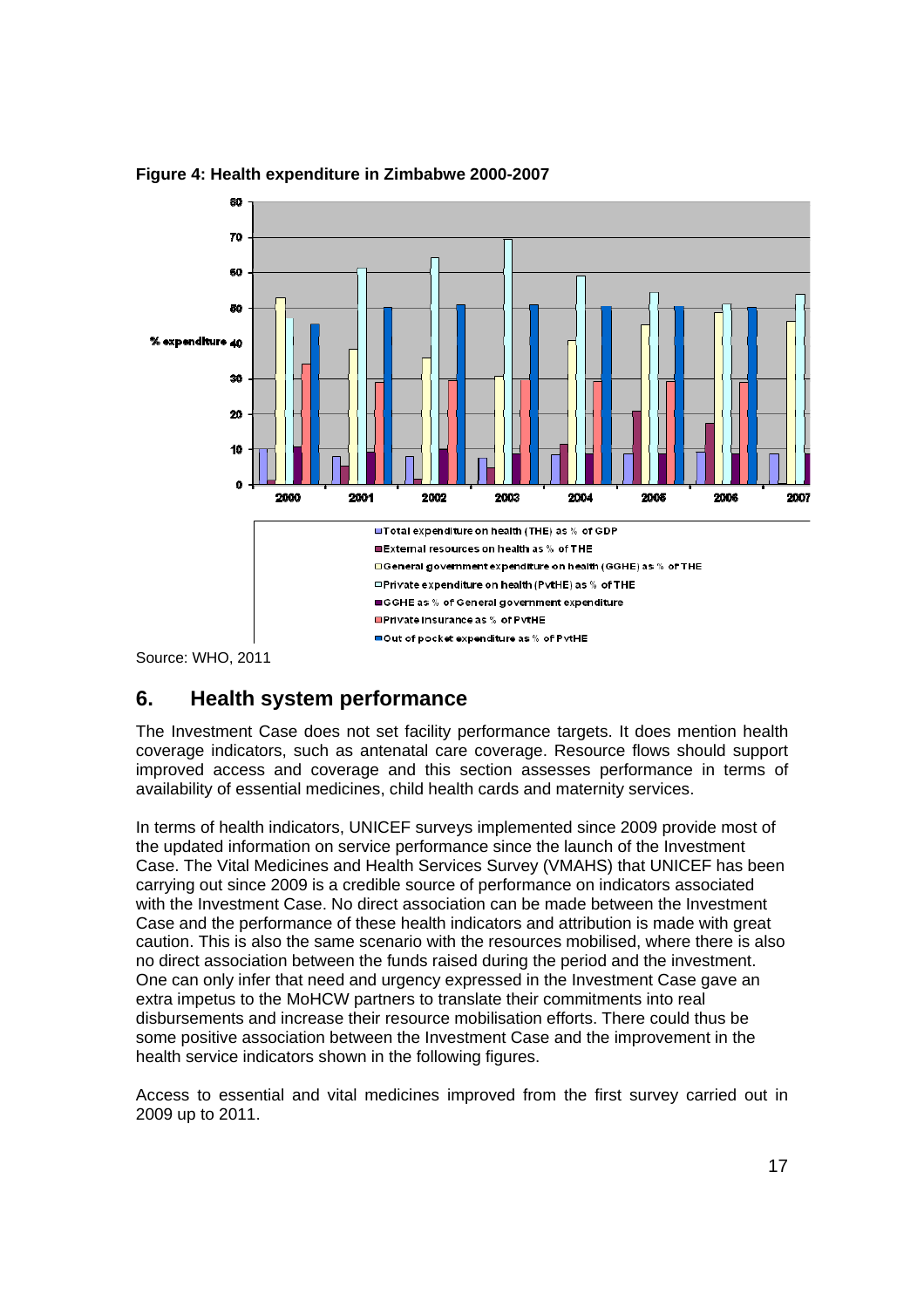The selected health service indicators shown in *Figures 5-10* suggest some improvements were made after 2009 in the performance of the health system.



**Figure 5: Availability of essential medicines** 

Source: UNICEF, 2011.



**Figure 6: Share of facilities offering full maternity services, 2009-2011** 

Source: UNICEF, 2011.





Source: UNICEF, 2011.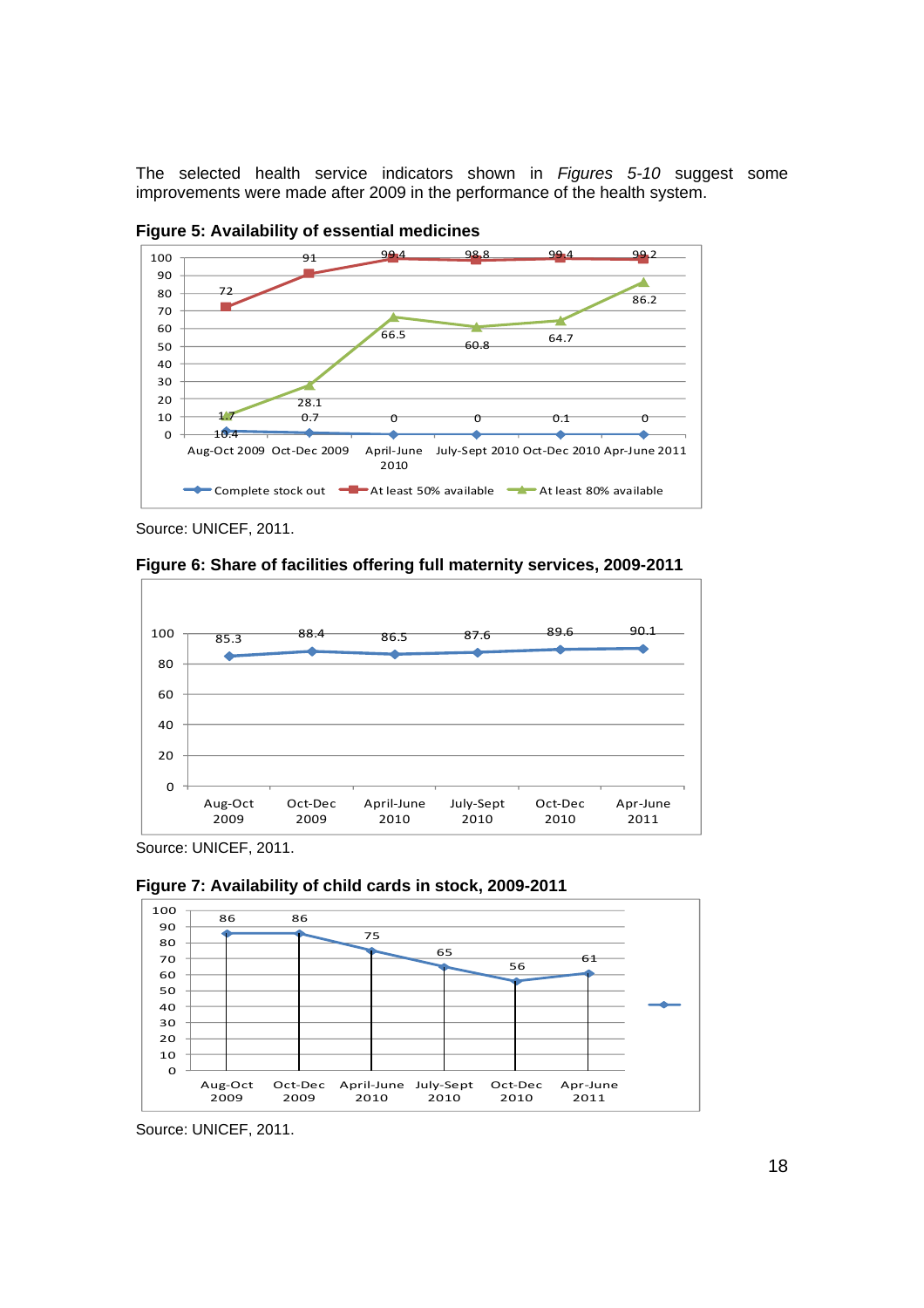

**Figure 8: Availability of selected medical sundries, 2009-2011** 

Source: UNICEF, 2011.



**Figure 9: Share of facilities offering free consultation, 2010/11** 

The Investment Case using the modest scenario had a target of reducing neonatal, under- five and maternal mortality by 2.2%, 8.7% and 4.6% respectively by 2012. The evidence in *Table 11* suggests that this has not been achieved. However, it is difficult to judge from this data as the neonatal and under-five year mortality estimates have wide confidence intervals and the maternal mortality rate reflects mortality in the past *seven* years, beyond the time frame of the Investment Case. It would be important to identify coverage and health outcome indicators that are more responsive to immediate resources to reinforce 'willingness to contribute'.

| <b>ZDHS Surveys</b> | <b>Neo-natal mortality</b> | <b>Under-5 mortality</b> | <b>Maternal mortality</b> |
|---------------------|----------------------------|--------------------------|---------------------------|
| 2010-2011           | 31                         | 84                       | 960<br>(i)                |
| 2005-2006           | 24                         | 82                       | 612                       |
| 1999                | 29                         | 102                      | 695                       |
| 1994                | 24                         |                          | 283                       |
| 1988                | 27                         |                          | $\overline{\phantom{0}}$  |

**Table 11: Maternal and child mortality, 1988-2011** 

Source: ZIMSTAT and ICF International, 2012

(i) Measures mortality for the past 7 years, i.e. 2003-2010

Source: UNICEF, 2011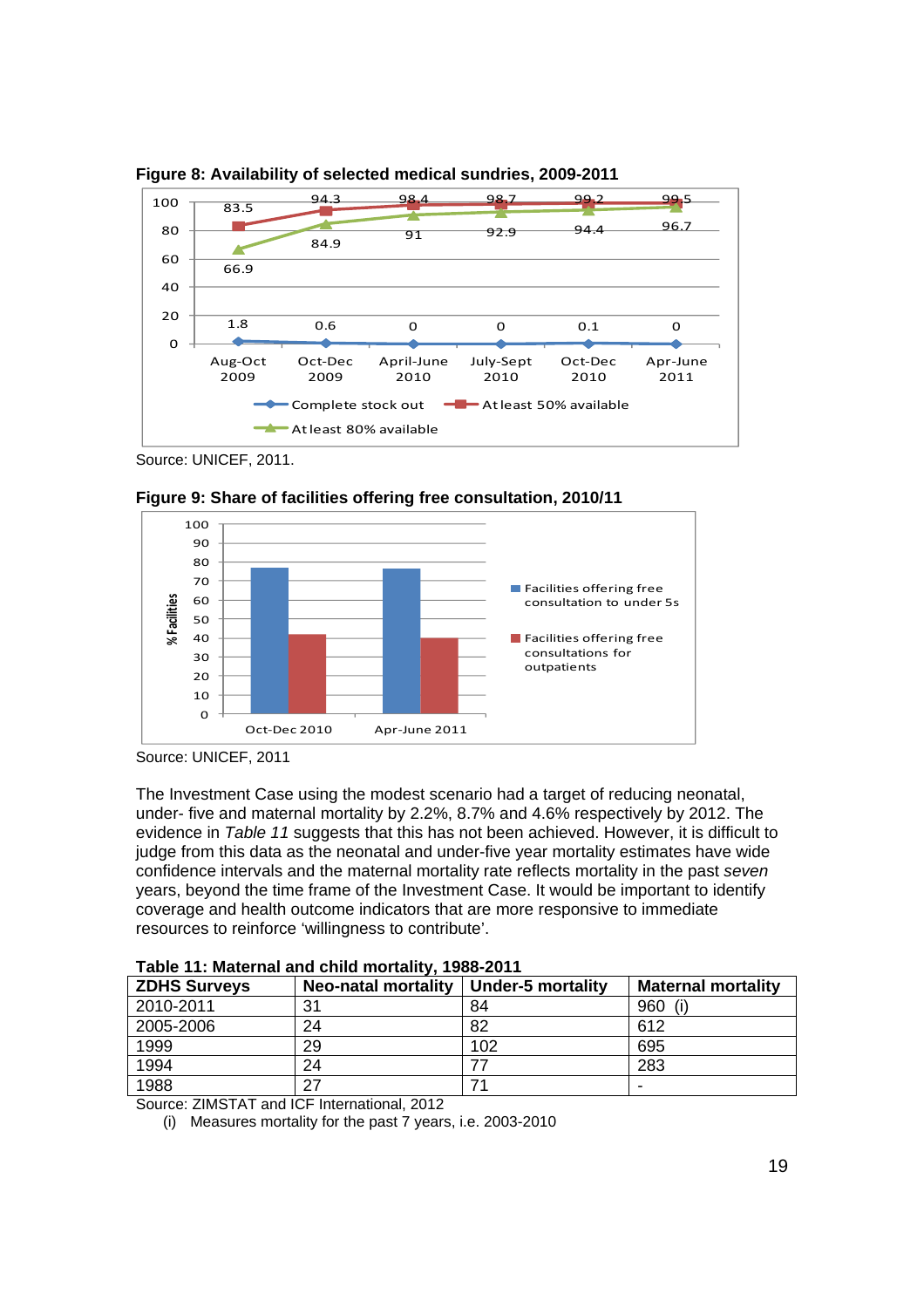### **7 Discussion**

The projected per capita of US\$18.61 for achieving the Investment Case goals were ambitious; almost at the end of the period, the amount raised is far short of this. The shortfall in domestic financing has been raised as an issue, and options to improve domestic revenues over and above the traditional budget allocation have been proposed. These include: increasing further the duties / taxes on cigarettes, alcohol; adding new earmarked taxes, such as on road tolls, VAT on luxury goods; using these taxes to contribute to a health promotion fund for improved public health; sustaining the AIDS Levy Fund; extending tax concessions for private sector contributions to the health system to contributions to primary care and public health programmes (MoHCW, TARSC, EQUINET, 2012).

Government did not follow the Investment Case targets in terms of the resource allocation mechanisms and shares in the national budget: The Investment Case set a ratio of community health care versus rural health centres of 7:2 and a ratio of 12:1 for secondary hospitals and management services, but these ratios were not reflected in the 2011 and 2012 budget allocations; budget proposals were not explicitly aligned to the priorities set in the national Investment Case. It would have been expected that the resource allocation formula would have shown some shifts to align to funding targets set out in the Investment Case.

External resources complemented government funds in meeting these targets. While evidence on these funding flows is presented, it is difficult to quantify the external funds that flowed into the country's health sector because of the various channels through which the funds flowed. Apart from the HTF, which clearly stated that it was acting in response to the Investment Case, other external funds coming into the health sector were not explicitly tied to the Investment Case.

Tracking the allocations of *all* resources against the targets set is complicated by the absence of pooled funding and reporting. It is thus likely that some funds coming into the health sector were not accounted for while other funds may be double counted. If the funds had gone through the normal national budget support framework, it would have been easier to quantify and associate funding with the achievements of targets set in the Investment Case. The continued polarised political environment, suspicion of public funding channels and lack of human resource capacity led most external funders to channel their funds off budget. This has raised problems of tracking and linking funding to the targets set. The significant resources used for overheads by external funders for managing these parallel funding channels may have been available to strengthen the management capacities within the state if these funds were channeled through the budget.

The private sector and household contributions to the Investment Case also remain largely unaccounted for because of the lack of information on their activities. According to an interview with the MoHCW finance department, the Investment Case was a mobilisation call and not necessarily a concrete mechanism for resource mobilisation. As a result, private sector players were not fully committed. This lack of private sector information exposes the gaps in the country's health management information system.

It appears that the Investment Case acted as a document to broadly highlight the gaps and ambitions of the MoHCW in terms of financial needs and coverage targets. It acted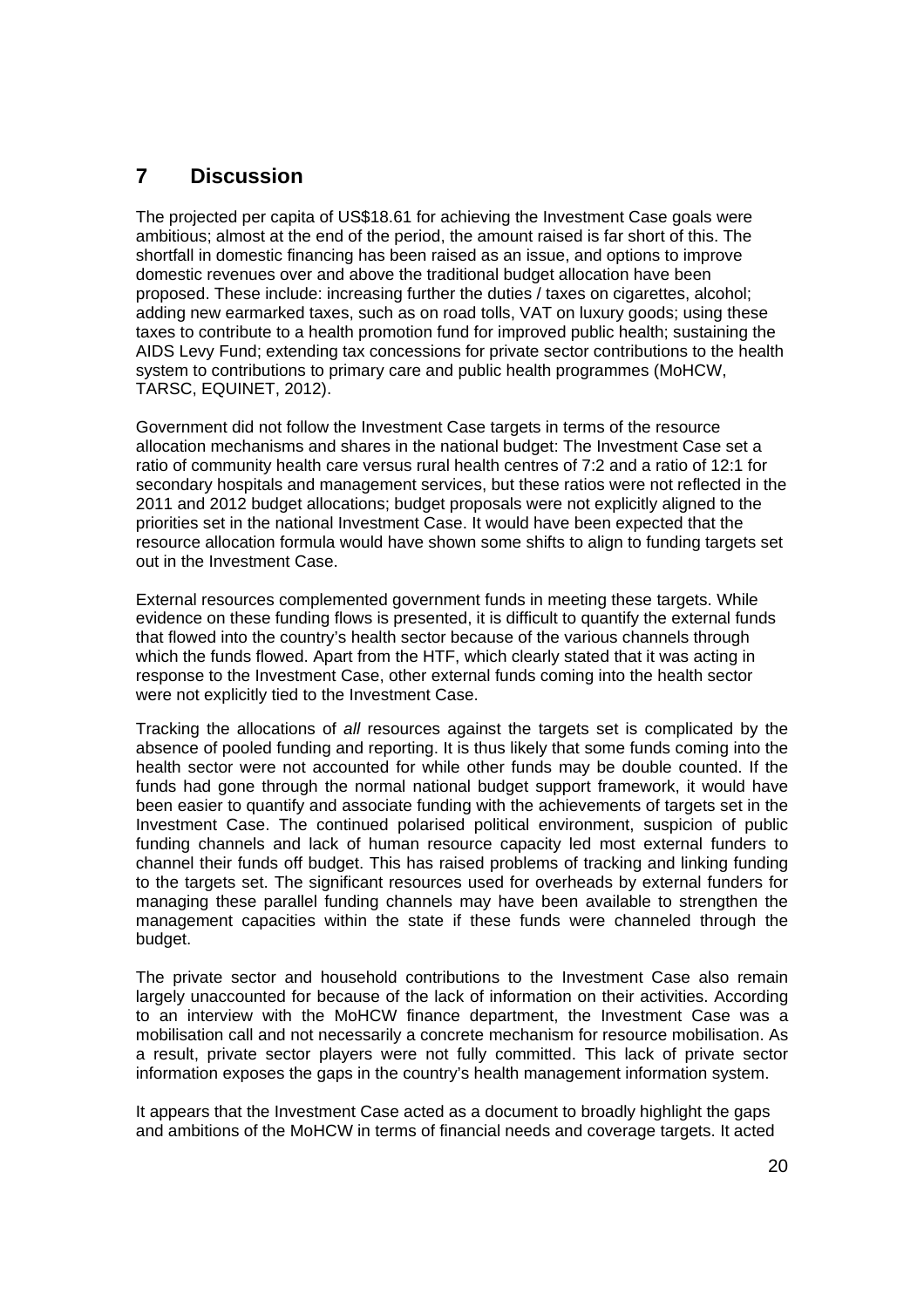as a motivation for resources. That it did not set any mechanism for raising and spending resources, did not stipulate how it was going to operationalise the resource mobilisation effort, nor how it was going track and account for the resources weakened the possibilities of implementation. The Case had neither a secretariat nor a management committee to implement and oversee the mobilisation effort.

This obstacle to resource mobilisation through a pooled public sector fund was somewhat remedied later through the formation of the Health Transition Fund. The HTF has a management structure that has the MoHCW driving the strategy policy and planning. It has a secretariat and an HTF coordinator housed at the MoHCW within the department of policy and planning. It has a steering committee co-chaired by the MoHCW Permanent Secretary and a representative of the external funding partners. Other members of the steering committee include funding partners, WHO, UNFPA and UNICEF. UNICEF has two roles and acts as fund holder and programme manager. The HTF offers technical support and monitoring of its four strategic areas (maternal nutrition and child health, commodities, human resources for health and policy and planning) and it is developing a detailed operations manual (UNICEF, 2011). Although time has not allowed it to track the performance of the HTF against the targets of the Investment Case, measures are being put in place to report on expenditures, so that this can and should be done in the future.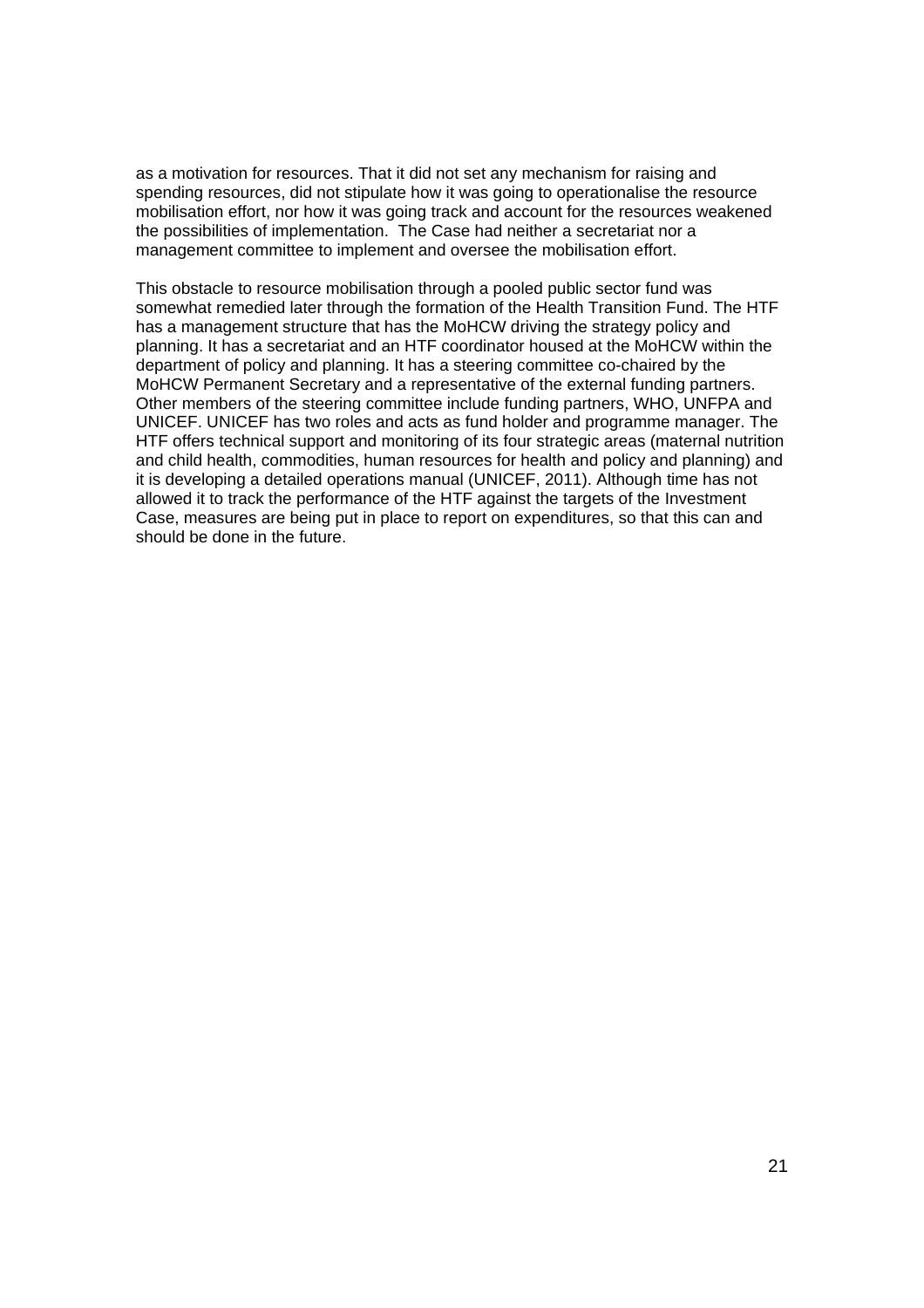### **8 References**

- 1. DFID (2011) The Department for International Development's support to the health sector in Zimbabwe, Prepared by ICAI with assistance of KPMG LLP, Agulhas Applied Knowledge, Center of Evaluation for Global Action (CEGA) and the Swedish Institute for Public Administration (SIPU International): United Kingdom
- 2. European Union (2012) Health Sector Contribution, The European Union: Brussels
- 3. Government of Zimbabwe (2011) 'Mid-year fiscal policy review 2011,' Government Printers: Harare.
- 4. International Monetary Fund (2011) 'Country Report Number 11/135; Zimbabwe 2011 Article IV Consultation,' Publication Services: Washington, DC.
- 5. Loewenson and Shamu (2011) 'Parliamentary brief to the Parliamentary Portfolio Committee on Health and Child Welfare,' TARSC, Harare.
- 6. Ministry of Finance (2009-2012) 'Budget and expenditure statements, 2009-2012,' Government Printers: Harare.
- 7. Ministry of Finance (2011) Blue Book Expenditure Estimates, 2011. Government Printers: Harare.
- 8. Ministry of Finance (2012) Blue Book Expenditure Estimates, 2012. Government Printers: Harare.
- 9. Ministry of Health and Child Welfare (2010) 'The health sector Investment Case (2010- 2012) Accelerating progress towards MDGs, Equity and quality in health: A people's right,'MoHCW: Harare
- 10. Ministry of Health and Child Welfare (2011) 'Budget bid,' MoCHW: Harare.
- 11. Ministry of Health and Child Welfare (2011) 'National health strategy for Zimbabwe (2009- 2013), Equity and quality in health: A people's right' MoHCW: Harare
- 12. MoHCW, TARSC EQUINET (2012) 'Stakeholders' meeting on the Zimbabwe equity watch,' February 23, 2012. EQUINET: Harare.
- 13. National AIDS Council (2012) 'HIV and AIDS Domestic Funding for the national response to HIV and AIDS: A success initiative in a constrained economic environment. NAC: Harare
- 14. TARSC and CWGH (2009) 'Health where it matters most: An assessment of primary health care in Zimbabwe, Report of a Community Based Assessment,' TARSC with Community Working Group on Health (CWGH): Harare.
- 15. TARSC, MoHCW (2011) 'Equity watch: Assessing progress towards equity in health in Zimbabwe,' EQUINET: Harare
- 16. UNDP (2011) Donor list 2010-2011, Mimeo, UNDP, Harare
- 17. UNICEF Collaborating Centre for Operational Research and Evaluation, (2011) 'Vital Medicines and Health Services: Round 8 (April-June 2011): UNICEF CCORE: Harare
- 18. UNICEF and MoHCW (2011) Health Transition Fund, A multi-donor pooled fund for health in Zimbabwe supporting the National Health Strategy to improve access to quality health care in Zimbabwe. UNICEF, MoHCW: Harare
- 19. World Bank (2011) 'Integrated safeguards,' Data Sheet Report No.AC6332. World Bank, Washington.
- 20. WHO (2011) National Health Accounts: Zimbabwe Country Profile, World Health organization: Geneva
- 21. Zimbabwe Country Coordinating Mechanism (2011) Powerpoint Presentation on GFATM Funding, Ministry of Health and Child Welfare: Harare.
- 22. Zimbabwe National Statistics Agency (ZIMSTAT) and ICF International (2012) *Zimbabwe Demographic and Health Survey 2010-2011*. ZIMSTAT and ICF International: Calverton, Maryland.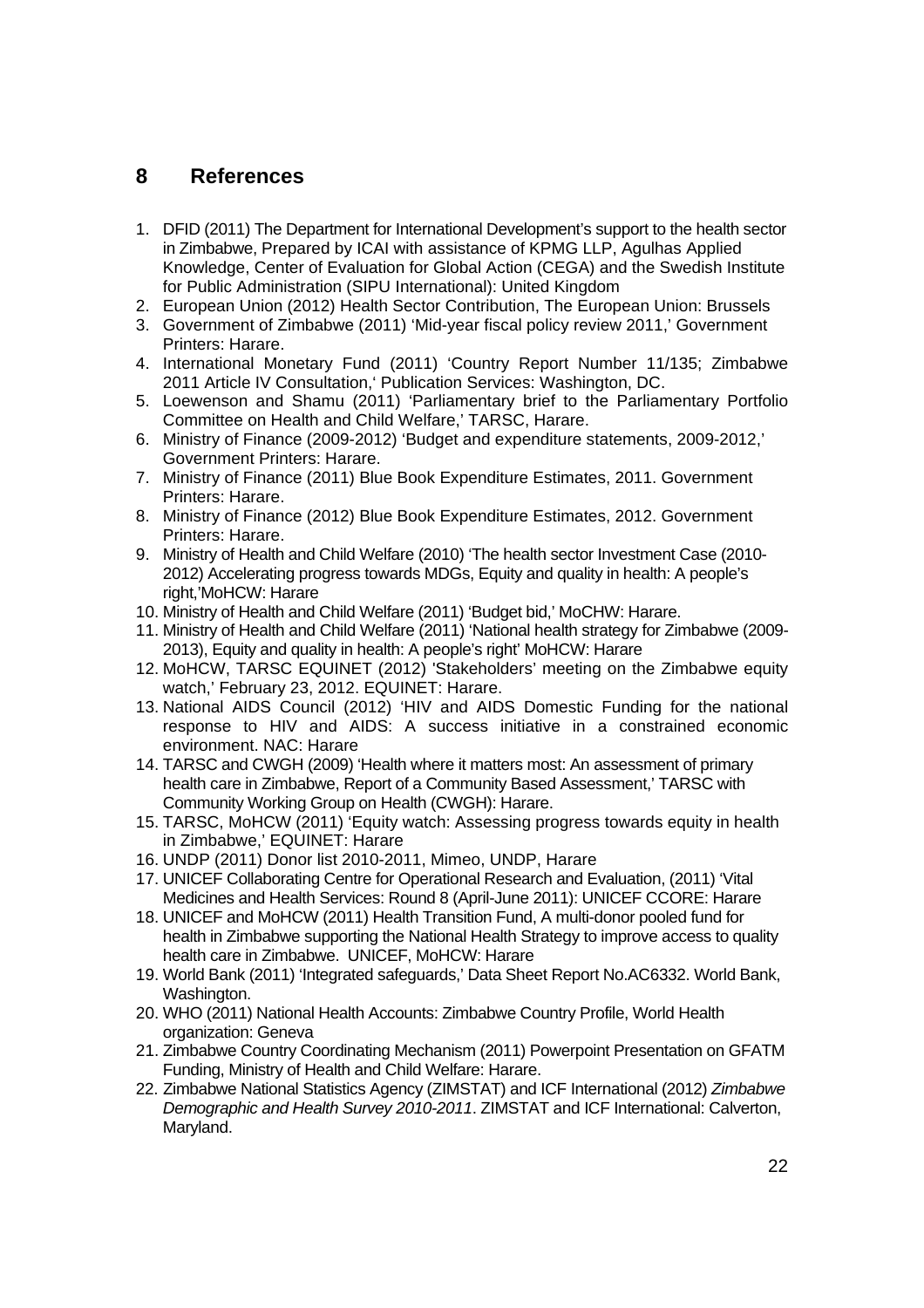#### **Abbreviations**

| <b>AIDS</b>   | Acquired Immune Deficiency Syndrome                  |
|---------------|------------------------------------------------------|
| ART           | <b>Anti-Retroviral Treatment</b>                     |
| ARV           | Anti-Retroviral                                      |
| <b>CIDA</b>   | Canadian International Development Agency            |
| <b>CWGH</b>   | Community Working Group on Health                    |
| <b>DFID</b>   | Department for International Development             |
| <b>DHE</b>    | <b>District Health Executive</b>                     |
| EC            | <b>European Commission</b>                           |
| <b>EHA</b>    | <b>Environmental Health Assistant</b>                |
| <b>ESP</b>    | <b>Expanded Support Programme</b>                    |
| EU            | European Union                                       |
| <b>GDP</b>    | <b>Gross Domestic Product</b>                        |
| GF            | <b>Global Fund</b>                                   |
| HIV           | Human Immune Virus                                   |
| HTF           | <b>Health Transition Fund</b>                        |
| <b>ICRC</b>   | International Committee of the Red Cross             |
| <b>MoHCW</b>  | Ministry of Health and Child Welfare                 |
| <b>NAC</b>    | <b>National AIDS Council</b>                         |
| NatPharm      | National Pharmaceutical Company of Zimbabwe          |
| <b>NHS</b>    | National Health Strategy                             |
| <b>PAYE</b>   | Pay As You Earn                                      |
| <b>PHC</b>    | <b>Primary Health Care</b>                           |
| <b>PMTCT</b>  | Prevention of Mother-to-Child Transmission           |
| <b>SDH</b>    | Social Determinants of Health                        |
| <b>SIDA</b>   | Swedish International Development Cooperation Agency |
| TARSC         | <b>Training and Research Support Centre</b>          |
| ТB            | <b>Tuberculosis</b>                                  |
| UN            | <b>United Nations</b>                                |
| <b>UNICEF</b> | United Nations Children's Fund                       |
| <b>USAID</b>  | United States Agency for International Development   |
| VAT           | Value Added Tax                                      |
| VHSP          | Vital Health Support Programme                       |
| <b>VMAHS</b>  | <b>Vital Medicines and Health Services</b>           |
| <b>WHO</b>    | <b>World Health Organisation</b>                     |
| <b>ZDHS</b>   | Zimbabwe Demographic and Health Survey               |

### **Acknowledgements**

The author acknowledges the financial support of International Development Research Centre (IDRC) Canada and EQUINET and thanks EQUINET colleagues for support and advice. Thanks in particular to Prof Di McInytre, Dr Rene Loewenson, Mr Mabhandi, Mr Gwati in Ministry of Health and Child Welfare and UNICEF Zimbabwe and to the external reviewers for valuable comments.